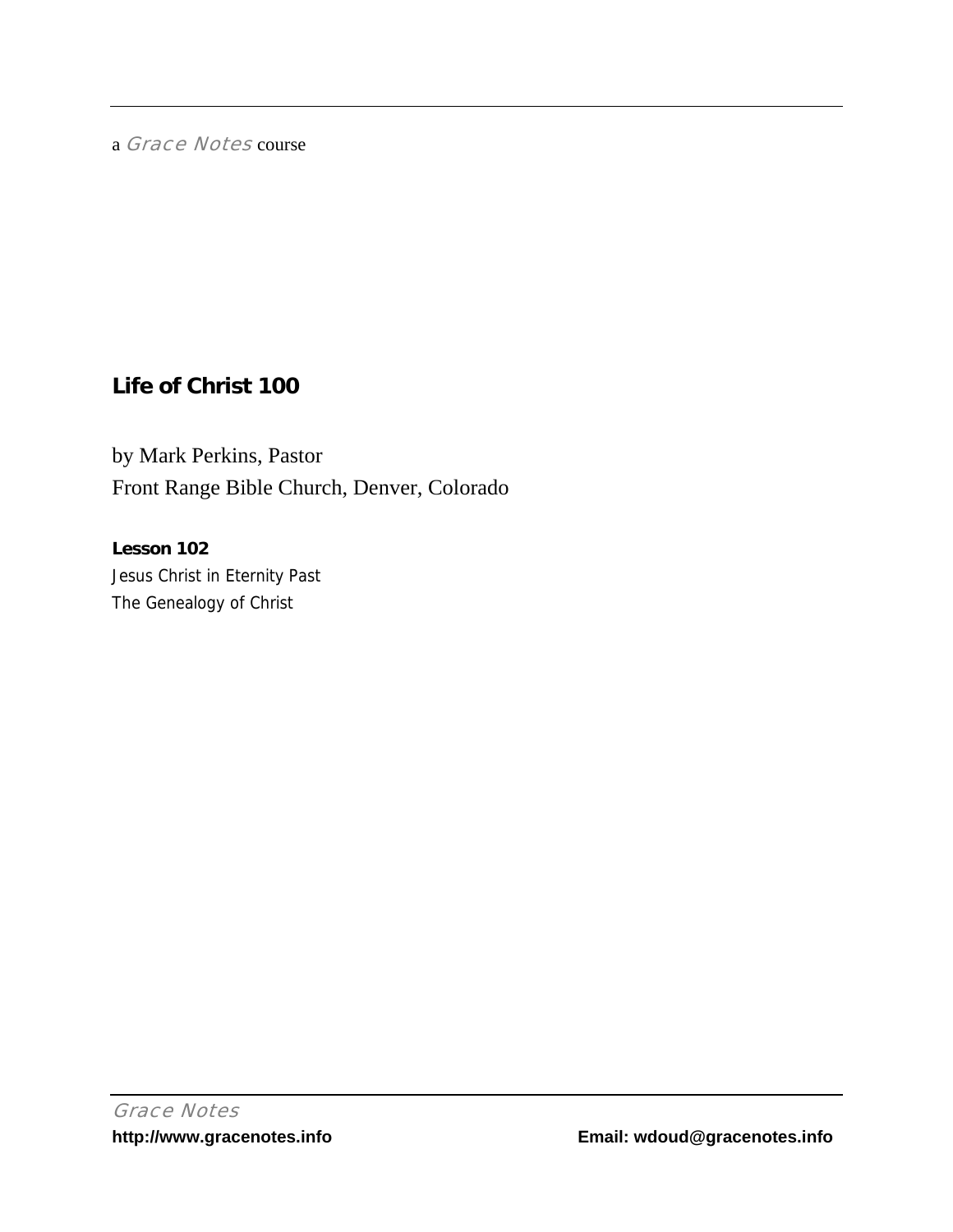# Life of Christ 100

# **Contents of Lesson 102**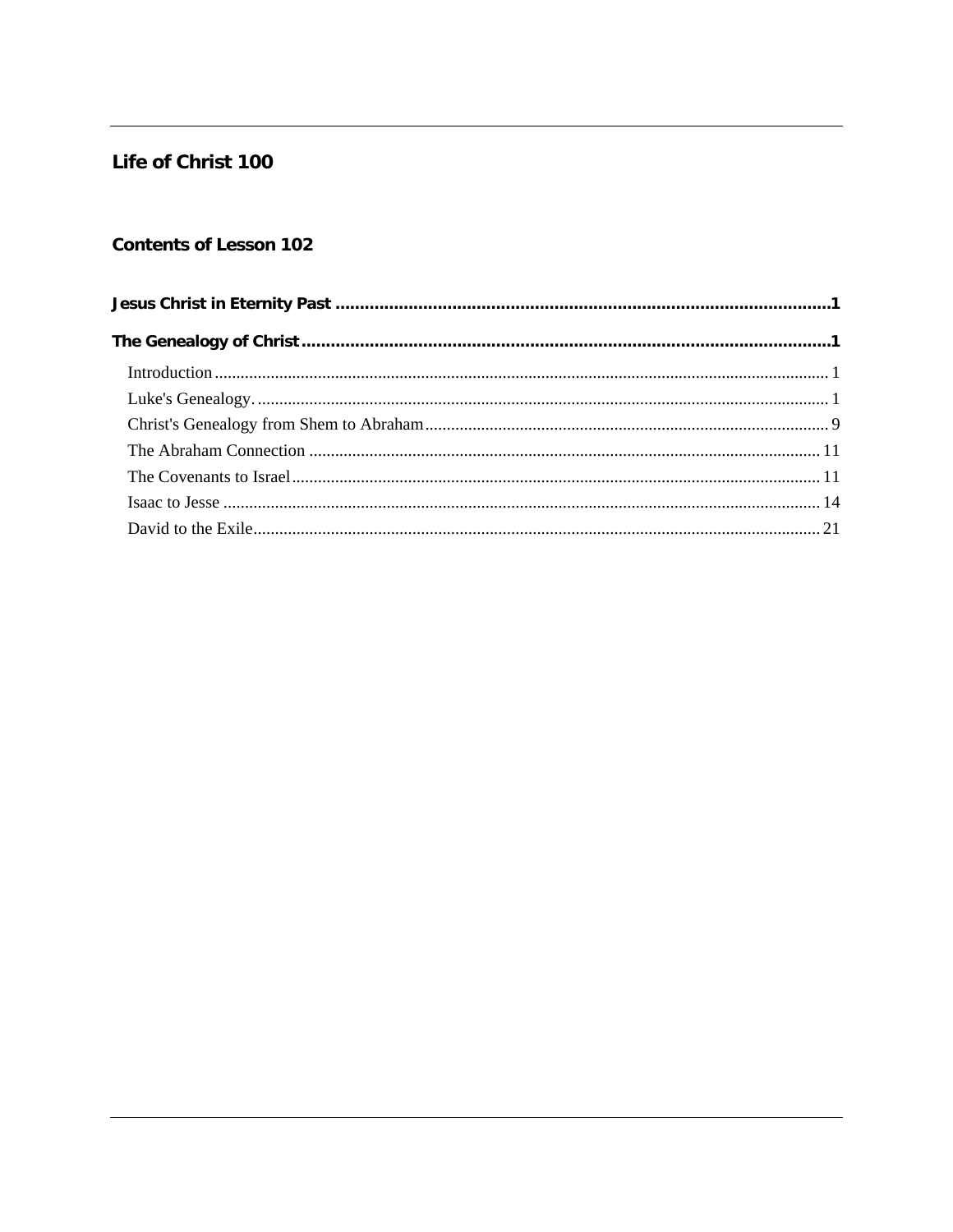# <span id="page-2-0"></span>**Jesus Christ in Eternity Past**

Christ in Eternity Past

**John 1:1-5**, "In the beginning was the Word, and the Word was with God, and the Word was God. He was in the beginning with God; all things were made through him, and without him was not anything made that was made. In him was life, and the life was the light of men. The light shines in the darkness, and the darkness has not overcome it.

In eternity past, the Father, Son, and Spirit were together trinity in the perfection of love.

Then God decided to create man, and allow man to have free will. As He looked down through history, He knew that man would use his free will to sin to speak and think and do against the perfect character of God.

God decided to permit this sin, even though it would separate Him from His creatures. He decided to do so because He had given His creatures free will, and He desired to honor that free will, and take responsibility for what He had created.

However, God could not compromise the perfection of His character in order to continue His relationship with His creatures. Therefore, God conceived a Plan whereby He could have a relationship with His creatures without compromising His own Holy character, and that plan meant the sacrifice of that which was most precious to Him of all: His unique and only Son.

Therefore, God would become God-man, in order to save mankind. The God man, Jesus Christ was unique in that He was fully man and fully God.

# **The Genealogy of Christ**

#### **Introduction**

Matthew and Luke have taken the time to record the genealogies of our Lord. Since they wrote under the inspiration of God the Holy Spirit, we can assume that this information is important.

Thanks to the Pharisees' fascination with genealogies, at the time that these men wrote there was a great archive of information on the subject,

and so they were able to accurately trace the line of Christ.

Luke traces the line of Christ through his mother, Mary. That is why 3:23 reads (or should read if it does not) "Jesus... being the son (as was supposed of Joseph) of Eli..."

Women were seldom included in Jewish genealogies, and so Luke only had the information about the patrilinear progenitors of Mary. He does start with her, however, even though he does not mention her name.

Luke did take the time to write the complete story of Mary and the immaculate conception, so he also took the time to write up her lineage.

Matthew traces of the line of Christ through Joseph, and thus back to Abraham. Luke takes Mary's line back to Adam.

Though Joseph was not Christ's biological Father, our Lord traced his legal heritage through him. That is why Matthew's line stops at Abraham. His line had to do with Israel, and Israel began with Abraham.

Since the line of Mary is Christ's biological line, the line is traced clear back to Adam.

Both of the genealogies skip generations.

This was a common practice in the Jewish handling of these things.

The reasons varied. It could be that the information was no longer available, or that the genealogist considered a certain generation unimportant. The reason does not matter. Just keep this fact in mind.

## **Luke's Genealogy.**

Luke's genealogy is unique in that it traces its line in the opposite direction from the norm. However, we will start with Adam and go forward, in spite of Luke's deviant behavior.

## Adam

It is fitting that we start with Adam, because Adam was the first head of the human race. By looking at Adam's life we can discover the beginnings of our problems... and solutions. Adam is perhaps the one man in these genealogies with the greatest connection to Christ.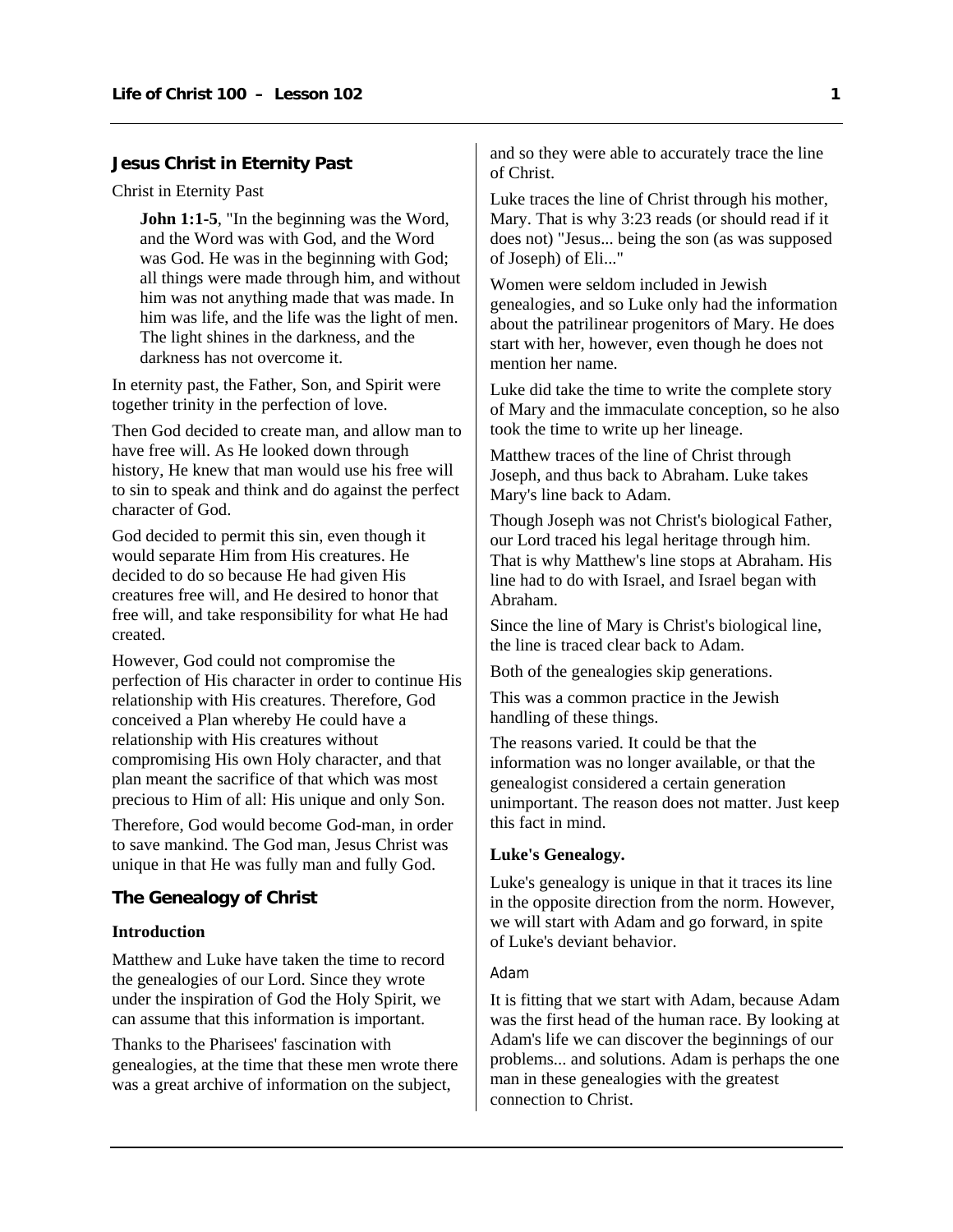**Rom 5:12**, "Therefore, just as through one man sin entered into the world, and death through sin, and so death spread to all men because all sinned"

When God created Adam, He gave him the legitimate authority to rule planet earth When God created Adam, He created him body, mind, and spirit.

Adam's human spirit formed the basis for his relationship with God in the Garden.

Adam's body gave him the basis for logistical provision in time and space.

Adam's mind gave him the basis for volitional decision and true worship of God.

When Adam sinned, the following things happened.

He surrendered his authority to rule planet earth to Satan.

His human spirit was removed from his body, causing spiritual death. He could not pass on this human spirit to future generations.

His body received an old sin nature, which would be genetically transmitted to all future generations.

His mind became corrupted by the old sin nature, but still remained functional. He still had a conscience, which contained a frame of reference for right and wrong.

Therefore, all of Adam's progeny would suffer the following consequences:

They would be born spiritually dead, sharing the condemnation for Adam's sin.

They would be born with the indwelling presence of the old sin nature in the cell structure of their bodies (and yes, genetics confirms this).

They would be born with a soul, and thus would be able to choose for themselves the courses of their lives (and so genetics means very little).

They would be born with a human conscience, and thus be able to discern right from wrong,

**Romans 2:14,15,** "For when Gentiles who do not have the Law do instinctively the things of the Law, these, not having the law, are a law to themselves, in that they show the work of the Law written in their hearts, their

conscience bearing witness, and their thoughts alternately accusing or else defending them..."

**Romans 5:13,14**, "for until the Law sin was in the world; but sin is not imputed though there is no law. Nevertheless death reigned from Adam until Moses, even over those who had not sinned in the likeness of the offense of Adam, who is a type of Him who was to come."

The first part of this statement communicates the utter degeneracy of the post sin, pre flood era, and their great hope in the last Adam.

The Law of Moses provided very much in the way of Divine Establishment restraint on the old sin nature.

Without that restraint, the human race became extremely involved in the cosmic system, even to the point of sexual relations with angels.

And yet even at that time, their personal sins were not imputed to them. They were instead reserved for imputation to Jesus Christ

The second part of the statement has to do with the continued effects of spiritual death.

Although their personal sins were not imputed to them, spiritual death still continued unrestrained.

This shows the heart of the matter. Real spiritual death has to do with the imputation of Adam's sin. Salvation has to do with the imputation of our personal sin into Adam.

We did not commit Adam's sin Adam did. We do receive the imputation of that sin at the moment of human birth.

**Romans 5:15,16** contrasts the two Adams:

"But the free gift is not like the transgression. For if by the transgression of the one the many died, much more did the grace of God and the gift by the grace of the one Man, Jesus Christ, abound to the many. And the gift is not like that which came through the one who sinned; for on the one hand the judgment arose from one transgression resulting in condemnation, but on the other hand the free gift arose from many transgressions resulting in justification."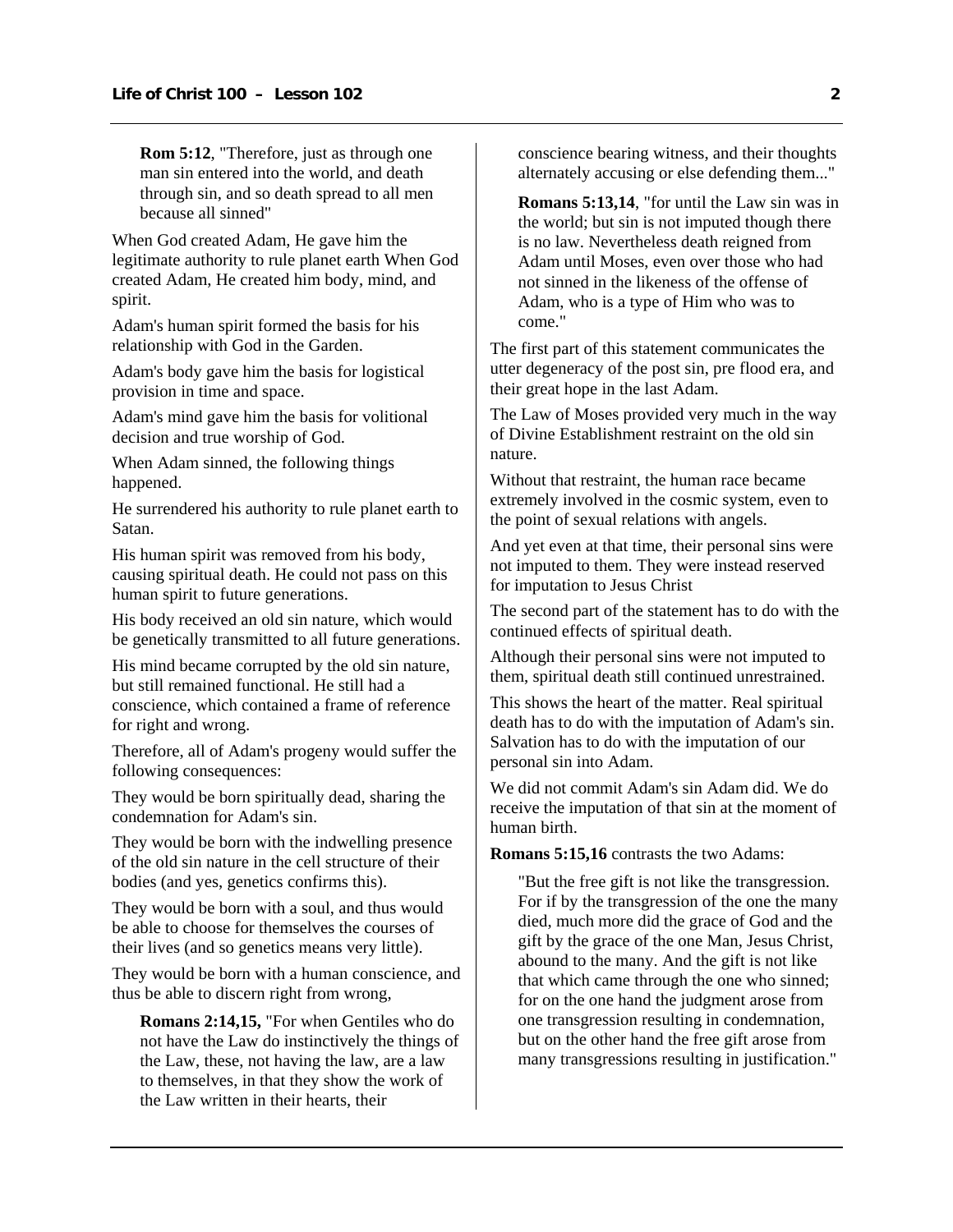Adam's original sin resulted in the spiritual death of the entire human race, except for the second Adam, Jesus Christ.

The work of Christ on the cross in receiving the imputation of the personal sins of the human race resulted in the opportunity for the human race to regain spiritual life in God.

Salvation is a free gift, but it must be accepted. It is offered to the entire human race without exception.

Salvation arose from the sins of all being imputed to the one.

Spiritual death arose from the sins of one being imputed to the all.

**Romans 5:17** tells us about realms of power and authority related to sin.

"For if by the transgression of the one, death reigned through the one, much more those who receive the abundance of grace and of the gift of righteousness will reign in life through the One, Jesus Christ."

Adam's sin put Satan into authority in the world and in the human body. As a result the entire world was enslaved to Satan through the world branch of the cosmic system.

The individuals of the world were enslaved to him through the individual branch of the cosmic system; But Christ's substitutionary spiritual death gave the human race the authority to take their lives back.

The abundance of grace is a brief description of post salvation spiritual assets.

The gift of righteousness is the imputation of the work of Christ into the new believer at salvation.

Therefore even in the devil's world we can rule our own lives through God's control.

**Romans 5:18** provides a further explanation of the principle.

"So then just as through one transgression there resulted condemnation to all men, even so through one act of righteousness [a judicial sentence, handed down by a judge] there resulted justification of life to all men."

The Greek word dikaio.ma indicates a judicial sentence passed down from a judge.

In this case, it is the death sentence passed down from God the Father to Jesus Christ. Christ died under the sentence of death for us.

The judicial decision is permanent and thus lasts for all eternity. God will never rescind His judgment of our sins in Jesus Christ. We are secure forever because of this.

This judicial sentence is also an act of righteousness for the perfect Christ chose to die for sinful mankind.

Because of God's judicial sentence and Christ's righteous act provide the basis for our justification.

The righteousness of Christ is then imputed to everyone who believes in Christ.

This righteousness is used by God in order to justify our salvation. We are qualified to live forever with Him.

**Romans 5:19** begins the summary,

"For as through the one man's disobedience the many were made sinners, even so through the obedience of the One the many will be made righteous."

Adam's sin was imputed to all, and therefore all were made sinners.

Christ's work of righteousness on the cross will provide righteousness to all who believe on Him.

The final two verses of the chapter:

**Romans 5:19,20**, "Now the Law came in the side door so that the transgression [unbelief the unforgivable sin] might increase [grow in importance as an issue]; but where the sin increased [as an issue], grace abounded all the more [salvation provision] that, as the sin reigned through [spiritual] death, even so grace might reign through righteousness to eternal life through Jesus Christ our Lord."

The purpose of the Law is not to increase personal sin. Actually it limits it.

The unforgivable sin, unbelief, is in view here. The unforgivable sin is the rejection of Christ's work on the cross.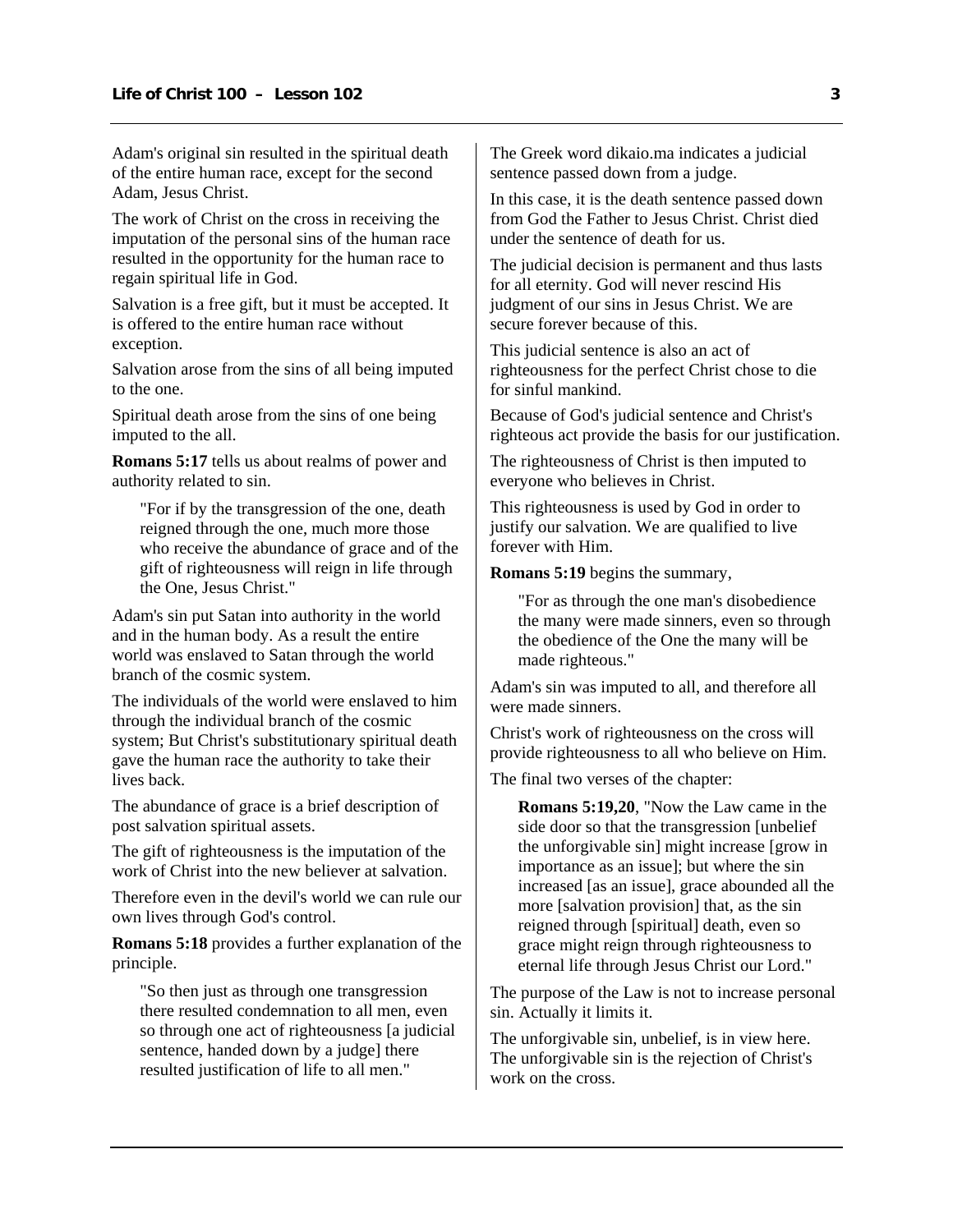Because of spiritual death, the imputation of Adam's sin, the unforgivable sin ruled and does rule over all those who refuse to believe in Christ.

The Law increases the unforgivable sin as an issue, because the Law defines both sin and the grace provision of God.

As sin increased as an issue, so also did grace, and the grace provision of God.

Eternal life is the sum total of life after salvation for both time and eternity.

We live eternal life if we take hold of our portfolio of post salvation provision, and if we live eternal life, then we rule over all aspects of the cosmic system.

Therefore, in Adam we all died. In Christ, we can all live. This is the essence of the baptism of the Spirit.

**I Cor. 15:20-22** introduce the matter.

"But now Christ has been raised from the dead, the first fruits of those who are asleep. For since by a man came death, by a man also came the resurrection of the dead. For as in Adam all die, so also in Christ all shall be made alive."

This passage points out there is more to human life than life, and more to physical death than death.

Physical death is only a tragedy if it occurs while one is also spiritually dead. Human life is only meaningful insofar as it is spiritual.

Adam's sin resulted in the spiritual and physical death of all mankind. Christ's death resulted in the provision of salvation for all mankind.

Christ's resurrection resulted in the provision of a resurrection body for all believers. Christ was the first to be resurrected, but there will be many more.

**1 Cor. 15:23 and 24** set forth the order of resurrections.

"But each in his own order: Christ the first fruits, after that those who are Christ's at His coming, then comes the end, when He delivers up the kingdom to the God and Father, when he has abolished all rule and all authority and power.

The word for order in this passage has to do with human organizations of various kinds. Primarily, it is a word used of military formations. In a military formation, things always happen in a certain order, and that is what is in view here.

First, Christ is resurrected.

Second, all believers from the church age receive their resurrection bodies.

Third, all believers from all other periods of history are resurrected.

It is at the end of history that all rule is abolished.

It is all abolished because the kingdom of heaven is put into place, where Christ rules all.

The kingdom which Christ delivers is His millennial kingdom.

**1 Cor. 15:25 and 26** explain the reason for the extension of Christ's millennial rule,

"For He must reign until He has put all His enemies under His feet. The last enemy that will be abolished is death."

Christ will reign in His kingdom until the job is completely finished. He reigns from the right hand of the Father even now. He will reign on planet Earth in the millennium.

In this case, reigning or ruling means more than just sitting on a throne. It means an active and benevolent rule towards all who are His rightful subjects. All who believe in Him remain just that His rightful subjects.

There are many enemies of Jesus Christ: humans and angels and even death.

Death will be the last of these enemies to fall to the power and authority of Jesus Christ.

Death was brought into the world by Adam, though Satan was Christ's first real enemy.

**1 Cor. 15:27 and 28** comment on the victory that has already been won.

"For he has put all things in subjection under His feet. But when he says, 'All things are put in subjection,' it is evident that He is excepted who put all things in subjection to Him. And when all things are subjected to Him, then the Son Himself also will be subjected to the One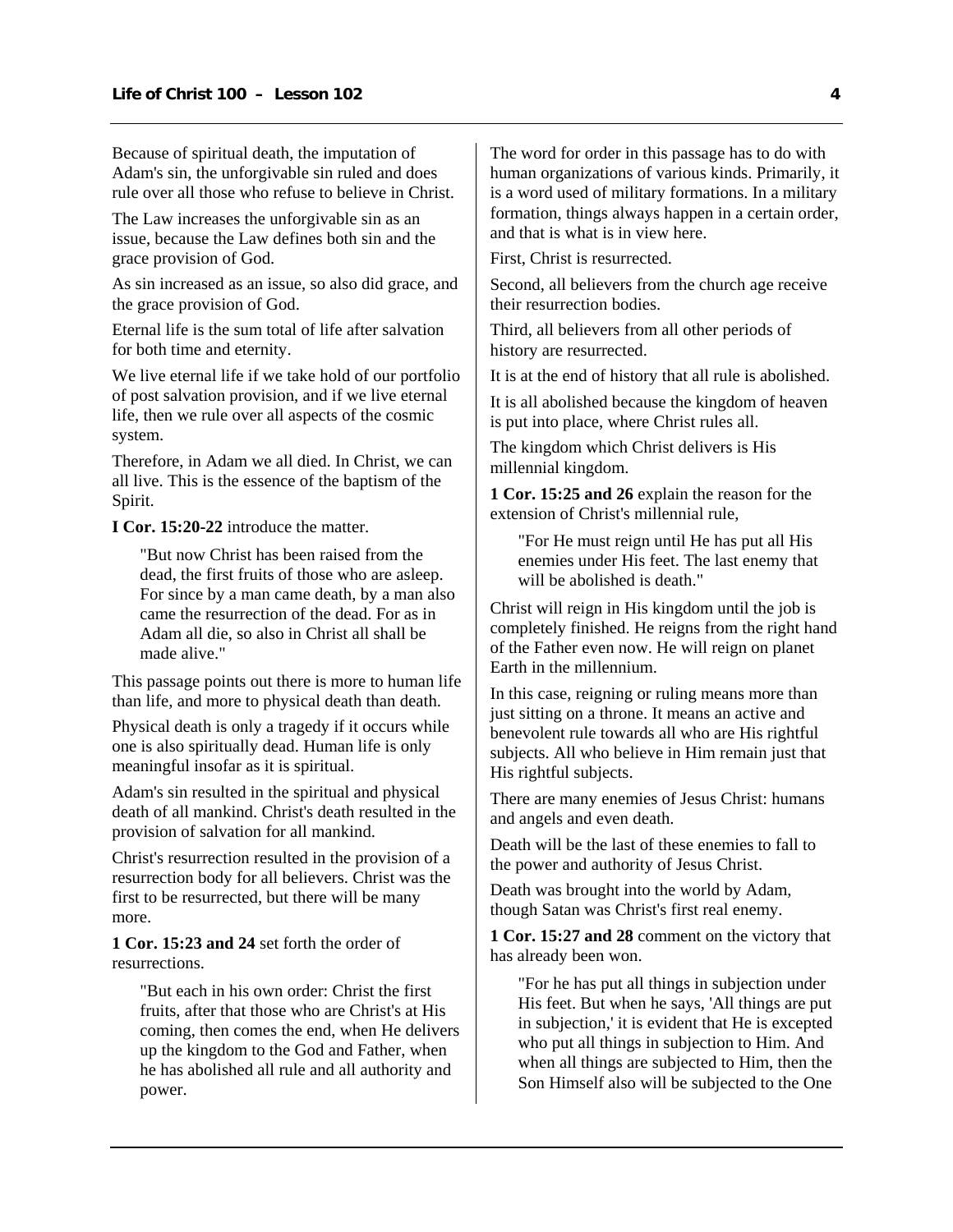who subjected all things to Him, that God may be all in all."

God the Father has placed all things under the rulership of Christ positionally. The cross and the resurrection were the dual strategic victories that absolutely assured the overall victory of God in the angelic conflict, and completely reversed the adverse effects of Adam's sin.

The cross was the strategic victory over sin; all the sins of man were imputed to Christ on the cross, and judged in Him.

The resurrection was the strategic victory over physical and spiritual death. Physical death because of the resurrection body; spiritual death because of the resurrection mind.

The conflict will continue, even though the handwriting is really on the wall at this point. Evil fights on though completely beaten.

God the Father is the exception to the rule. All is under Christ's subjection because of the cross, resurrection and ascension. God the Father is the exception to that. He will remain in authority over the Son forever.

The purpose of this subjection is so that from beginning to end, God might remain in authority and it is fitting that He is.

He was in authority over Christ in eternity past.

He remained in authority throughout human history, and even until now.

And therefore it is right that he remains forever.

(Verses 2934 form a parenthetical statement that is not pertinent to our study, so we will skip them

**1 Cor. 15:35** picks up the subject of the actual resurrection.

"But someone will say, 'How are the dead raised? And with what kind of body do they come?'"

We know how death came into the world through Adam's original sin came both spiritual and physical death. We should also come to understand how life will come again.

Paul begins his explanation of the mystery with an analogy from the world of agriculture. "That which you sow does not come to life unless it dies; and that which you sow, you do not sow the body

which is to be, but a bare grain, perhaps of wheat or of something else."

The seed is planted in the shell of the human body, and the human body must die in order for the seed to grow.

An entire corn stalk is not sown in order to grow another; just a seed, and that is it.

An entire resurrection body is not placed inside of our own; just the kernel, the seed of one is placed.

**1 Cor. 15:38,39** are an explanation of the individuality of the resurrection bodies of all creatures.

"But God gives it a body just as He willed, and to each of the seeds a body of its own. All flesh is not the same flesh, but there is one flesh of men and another flesh of beasts, and another flesh of birds, and another of fish."

God made a sovereign decision to make our resurrection bodies in a certain way. Since it is God's decision, it is going to be a wonderful body.

The flesh of each order of creatures is different, and so are the resurrection bodies of all humans.

Heaven means inequality among resurrection bodies.

It is impossible to tell from a seed what it will grow into. So it is with the resurrection body. You cannot tell from looking at someone how they will turn out in heaven. Only God can tell.

The resurrection body is the result of what you do on earth with your human spirit, which is the seed.

If you cultivate it and nourish it, it will grow into something fantastic. If you neglect it, it will be not much.

**1 Cor. 15:40,41** continue the explanation.

"There are also heavenly bodies and earthly bodies, but the glory of the heavenly is one, and the glory of the earthly is another. There is one glory of the sun, and another glory of the moon, and another glory of the stars; for star differs from star in glory. So also is the resurrection of the dead."

The heavenly bodies are used to analogize the difference in the glory of the earthly categories. The sun is great and glorious the moon just its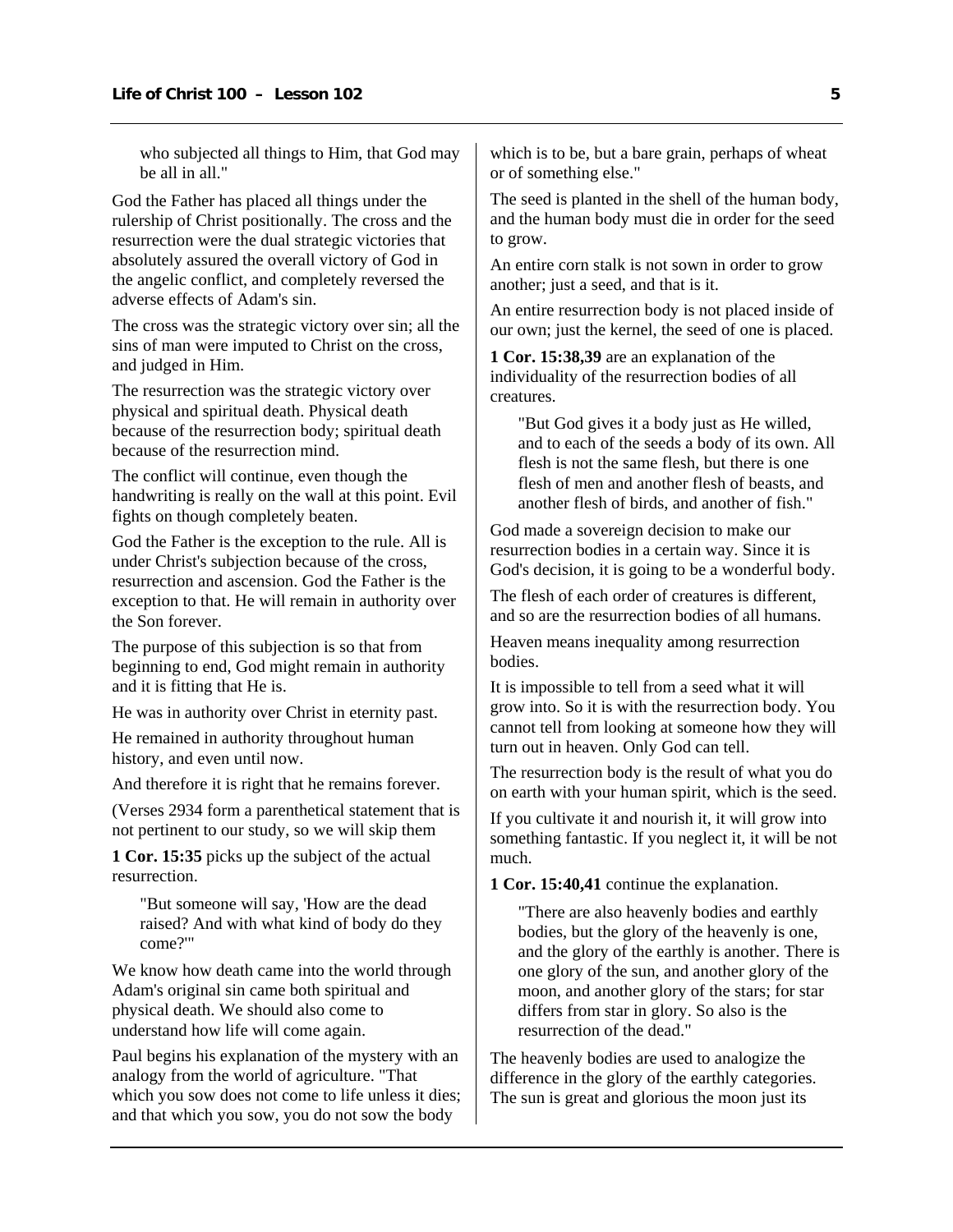reflection. Stars are far off and dim. All are different according to the will of God.

**1 Cor. 15:42,43** tell us the about the soil into which the seed of the resurrection body is sown.

"It is sown in a perishable body, it is raised in an imperishable body; it is sown in dishonorable, it is raised in glory; it is sown in weakness, it is raised in power; it is sown a soulish body, it is raised a spiritual body. If there is a natural body, there is also a spiritual body."

The soil into which the seed is planted is the human body. The body is the perishable, the dishonorable, the weak, the soulish.

The soulish is from the Greek word *psuchikos*. Soulish is used elsewhere in Scripture (1 Cor 2:14; James 3:15; Jude 1:19) to connote a person without a human spirit.

The weakness is from the Greek word *astheneia*, which emphasizes the inability of the human to make the conversion.

The perishable is obvious.

The dishonorable points the old sin nature in the cell structure of the human flesh.

And now a comparison is made between the earthly body of Adam and his race, and Christ and His followers.

**1 Cor. 15:45,46**, "So also it is written, 'The first man, Adam, became a living soul.' The last Adam [Christ] became a life making spirit. However, the spiritual is not first, but the natural; then the spiritual.

Adam's bad decision resulted in the spiritual death of the entire human race. This is summed up in the phrase *psuche zosan* "living soul."

A living soul is one that has human life, but not spiritual.

Human life is the sum of biological and soul life, or *psuche zosan*.

The second man's, Christ's, good decision resulted in the spiritual life of all who would believe in Him.

All who believe are given spiritual life in the form of the human spirit. All who receive the human spirit have human life, and eternal life.

The order of things was for Adam to come first, and then Christ. The problem must appear before the solution.

The conclusion is in 1 Cor. 15:4749.

"The first man is from the earth, earthy; the second man is from heaven. As is the earthy, so also are those who are earthy; and as is the heavenly, so also are those who are heavenly. And just as we have borne the image of the earthy, we shall also bear the image of the heavenly."

#### Seth

Seth was Adam's third son, and after the death of Abel and the banishment of Cain, Seth would renew Adam's line.

Seth represents a new hope and new beginning. He was the appointed replacement for Abel, and that is the meaning of his name (Gen. 4:2526).

Seth would father Enos at the age of one hundred and five, and he would die when he was nine hundred and twelve years of age.

During this time in human history, people lived to ages which seem impossible today.

The line of Christ had been cut off when Cain murdered Abel. Seth is the renewal of that line. In a sense, he is Abel's substitute; his designated hitter.

#### Enosh

Enos is the Greek rendering of this name, which is more correctly pronounced Enosh. The Greeks were indiscriminate in their rendering of the Hebrew sin and shin, and that is why the difference.

There is one significant fact about this man: his life marks the beginning of the great apostasy of the antediluvian civilization.

**Gen. 4:26**, "to Seth also a son was born, and he called his name Enosh. At that time men began to cry out against the name of Yahweh."

The word for 'begin' in this verse means to pierce or penetrate something for the first time. It had a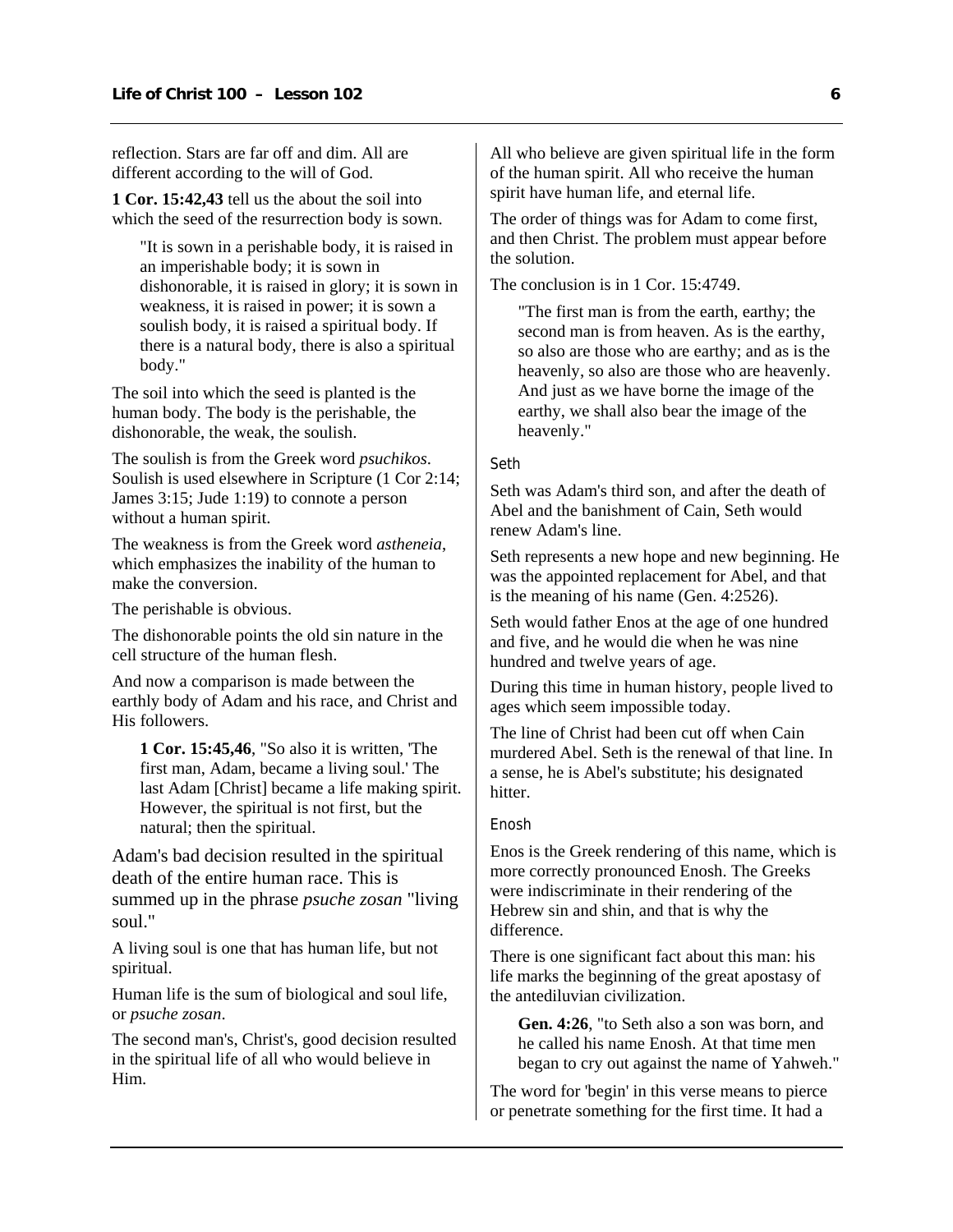universally negative connotation. It referred to rape, and other horrible crimes that included penetration. It referred to the abuse of land, and even pollution. In the context of Gen. 4:26, it means to begin something that should never begin. It is, in essence, a rape of something that was innocent.

The verb 'to call' also can be used in the negative sense. *qArA'* means in its basic form to call or summon someone. However, in its more severe connotation, it has the sense of crying out, or screaming against someone, and that is how it is used here.

The inseparable preposition *'bh'* is attached to *shEm Yahweh* in the final part of the verse. This preposition can have many meanings, but the one that fits best here is 'against'.

The word *shEm* is translated 'the name of'. The ancient Hebrews believed that a person's name represented his very essence.

Therefore, during Enosh's lifetime, there was a great bitter outcry against the name of the Lord. This was the beginning of the great period of apostasy and idolatry that would characterize the antediluvian civilization.

Enosh himself is not associated with the bitter outcry it is likely that he remained faithful to God in spite of public opinion about Him.

#### Cainan

Although spelled Cainan in Luke's translation, this is the Hellenization of Qinan of the Hebrew.

We have no other information on this man, other than his place in the line of Christ.

#### Mahalaleel

He is the son of Cainan (Kenan). There is no other reference to this man in the Bible.

His name literally means, "to the praise of God".

#### Enoch

Now we have someone we can talk about.

## **Genesis 5:22-24** tells his story:

"Enoch lived with God for three hundred years after the birth of Methuselah (his son). Thus all the days of Enoch came to three hundred

and sixty five years. Enoch lived with God, and he was not, for God took him."

**Hebrews 11:5** provides us with further interpretation:

> "By faith Enoch was transferred [to heaven] so that he should not see death; and he was not found because God took him up; for he obtained the witness that before his being taken up he was pleasing to God."

Jude verses 14 and 15 quotes from the apocryphal book of Enoch, and it says,

"And about these also Enoch, in the seventh generation from Adam, prophesied, saying, "Behold, the Lord came with many thousands of His holy ones, to execute judgment upon all, and to convict all the ungodly of all their ungodly deeds which they have done in an ungodly way, and of all the harsh things which ungodly sinners have spoken against Him."

When he was sixty five years of age, Enoch was transferred body, soul, and spirit to the presence of God in heaven. There he stayed for three hundred years, at which time his soul and spirit were painlessly removed from his body, and he was transferred to paradise.

Enoch also was a prophet while he remained on planet earth, and he talked about his own generation, as evidenced by his prophecy recorded in Jude's epistle.

Enoch lived in a time of great apostasy. This time began during the life of Enosh, and was fully developed by the time Enoch came around.

The apostasy of that time was unbridled, since the Mosaic law had not yet been written.

**Rom. 5:20**, "And the Law came in the side door, so that the sin might increase; but where sin increased, grace abounded all the more."

Enoch did not see physical death because of his maturity, and he stands as a precursor to resurrection.

Although Enoch was not truly resurrected, his transfer to heaven was very much like a resurrection.

During all his time in heaven, Enoch stayed in his human body, yet face to face with God. It is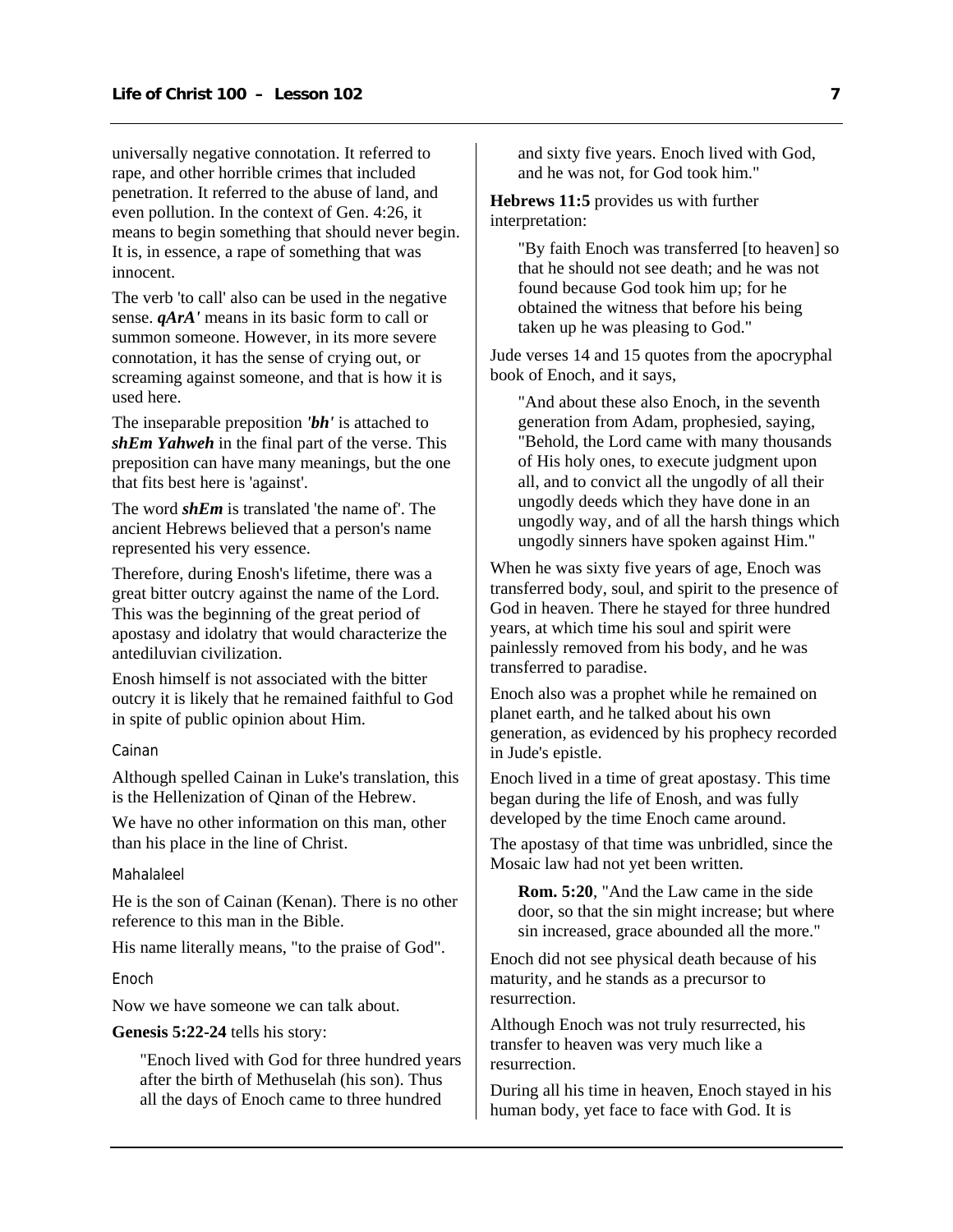probably a comment on his maturity that he was able to stand it, though in his sinful body.

After three hundred years of life with God, he was then transferred to paradise, under the earth.

At the resurrection of Christ he was transferred to heaven along with all the Old Testament Saints.

#### Methuselah

Methuselah is Enoch's son, and Lamech's father. His name means "man of the dart". It is an intriguing name, but we do not have the foggiest idea why.

Methuselah has the distinction of being the oldest man in Biblical history, and perhaps of all time.

Long life was a sign of blessing during Biblical times, and was synonymous with quality of life. This being true, then Methuselah represents the quality of eternal life within Christ's line.

#### Lamech

Lamech forms the link between Methuselah and Noah. He lived to the age of 777.

Nothing else is known of Lamech, but if he raised Noah, it is likely he raised him right.

#### Noah

**Gen. 6:1,2**, "Now it came about, when men began to multiply on the face of the land, and daughters were born to them. The sons of God [fallen angels] saw that the daughters of men were beautiful; and they took wives for themselves, whomever they chose."

This is the period of history which we have studied so closely the last few sections. Again, it was exceptionally degenerate, with little in the way of checks and balances.

**Gen. 6:3**, "Then the Lord said, "My Spirit shall not contend in man forever, because he is flesh in his going astray; but his days will be one hundred and twenty years."

God the Holy Spirit was working nonstop during that time. He was contending with the souls of the human race, convicting them, judging their acts, so that they might turn to God through Jesus Christ.

From this moment on, there would be one hundred and twenty years and no more.

**Gen. 6:4**, "The Mephilim were on the earth in those days, and also afterward, when the sons of God came in to the daughters of men, and they bore children to them. Those [children] were the mighty men who were of old, men of renown."

This verse makes the origin of the Nephilim quite clear. They are the offspring of fallen angels and human women.

It also identifies the Nephilim with the age of heroes, made famous by the oral tradition that came through Noah and his sons.

**Gen. 6:5-7** gives us God's evaluation of this period of time:

"Then the Lord saw that the wickedness of man was great on the earth, and that every intent of the thoughts of his heart was only evil continually.. An the Lord was sorry that He had made man on the earth, and He was grieved in His heart. And the Lord said, 'I will blot out man whom I have created from the face of the land, from man to animals to creeping things and to birds of the sky; for I am sorry that I have made them."

The revelations of Divine emotion in this passage are really anthropopathisms. These are the assignment of human emotions to God in order to explain some aspect of Divine policy. It is an easy way to explain the doctrine of dispensations to the uninitiated.

God did not grieve, and He was not sorry. It only appeared so because of the dispensational change of policy. It was time to judge the present civilization and move on to the next.

It was all a part of the Divine outline of history, and it did not mean that God did not know about this apostasy in eternity past.

It is true that this was not God's direct will for the people of this time, and that he was saddened by their negative volition.

**Gen. 6:8,9** tells us God's evaluation of Noah,

"But Noah found favor in the eyes of the Lord... Noah was a righteous man, blameless in his time; Noah walked with God."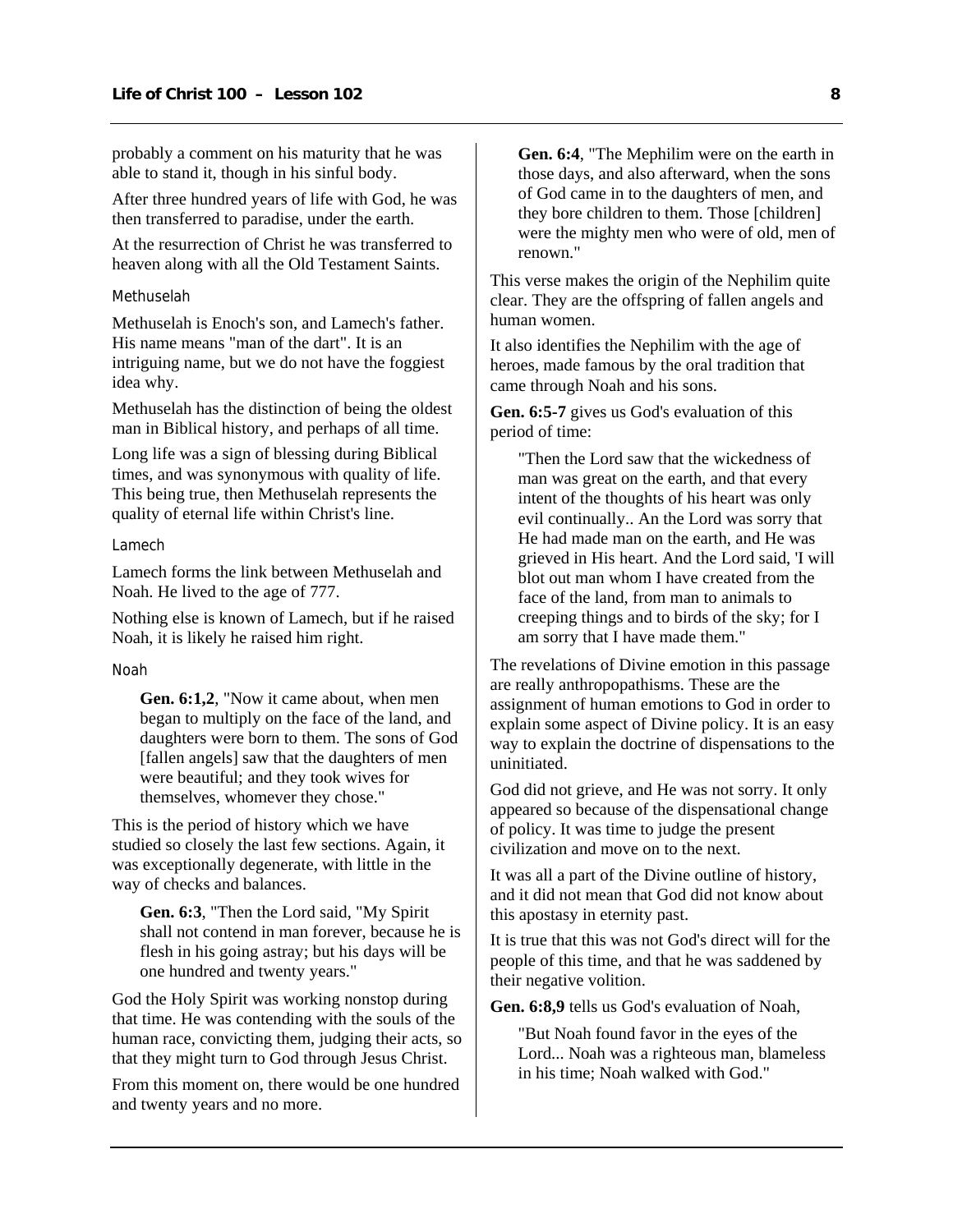<span id="page-10-0"></span>The "eyes" of God represent his evaluative abilities, measuring Noah to His standards of righteousness.

The only way that Noah could have done so is through God's grace plan, including belief in the future savior, Jesus Christ.

That Noah walked with God is a sure indication of his fulfillment of God's post salvation plan.

**Gen. 6:10-22** records God's plan for the destruction of life on planet earth, and Noah's salvation. A flood will come, so Noah will need a boat. The waters will come from above and below the earth Gen. 7:11.

Noah will save many of the earth's animal species Gen. 7:13-16. Many others will be destroyed Gen. 7:2123.

Due to the intermingling of salt and fresh water, and the amount of silt in the water, all but the hardiest of the fish would be killed as well.

Thus Noah and his family were preserved; while the others died to await their future judgment.

Noah's three sons and their wives repopulated the earth, and began the postdiluvian civilization.

Shem

Shem was a voyager on the ark, and the firstborn son of Noah. He cared for his nephew Canaan after it was discovered that he had been abused by his father Ham, Genesis 9:2027.

In that account, He is called blessed by Noah a recognition of his spiritual maturity.

#### **Christ's Genealogy from Shem to Abraham**

#### Introduction

When Noah began the building of the ark, God made a covenant with him.

**Gen. 6:18**, "But I will establish My covenant with you; and you shall enter the ark you and your sons and your wife, and your sons wives with you."

Entering the ark was equivalent to entering in to the covenant with God. The covenant was continued when Noah made his sacrifice at the landfall of the ark when he left the ark (this was really the first ark of the covenant).

**Gen. 8:20**, "Then Noah built an altar to the Lord, and took of every clean animal and of every clean bird and offered burnt offerings on the altar."

God spells out the details of the covenant:

**Gen. 8:21**, "And the Lord smelled the soothing aroma; and the Lord said in His heart, 'I shall not again personally cause the cursing of the earth because of man. There is evil in the imagination of man from his infanthood. And I shall not again personally cause the destroying of every living creature as I have done."

So, God makes a promise to Noah, and to the entire human race, even to you and I in this passage. He will never again flood the earth with water.

This is the background to the verb which is translated 'cursing'.

*qalal* means to diminish something. When it is used of water, it means to drain it.

It is this same verb which is used to describe the draining of the water after the flood.

The word used for 'earth' is *Adamah*. *Adamah* in the feminine means earth and all its inhabitants, and so it is here.

The final part place the blame squarely where it belongs: on man.

Therefore, this is a promise, specifically, to never flood the earth for what man has done.

The second part has to do with the destruction of all life. God will not destroy all life on the earth.

Notice the comment in between: There is evil in the imagination of man from his infanthood."

In spite of man's evil imagination, God will not again destroy the earth and its inhabitants. Man's imagination is evil from infanthood, and note not from his youth.

In **Gen. 8:22**, the future conditions of the planet are defined:

"While the earth remains, seedtime and harvest, and cold and heat, and summer and winter, and day and night shall not cease."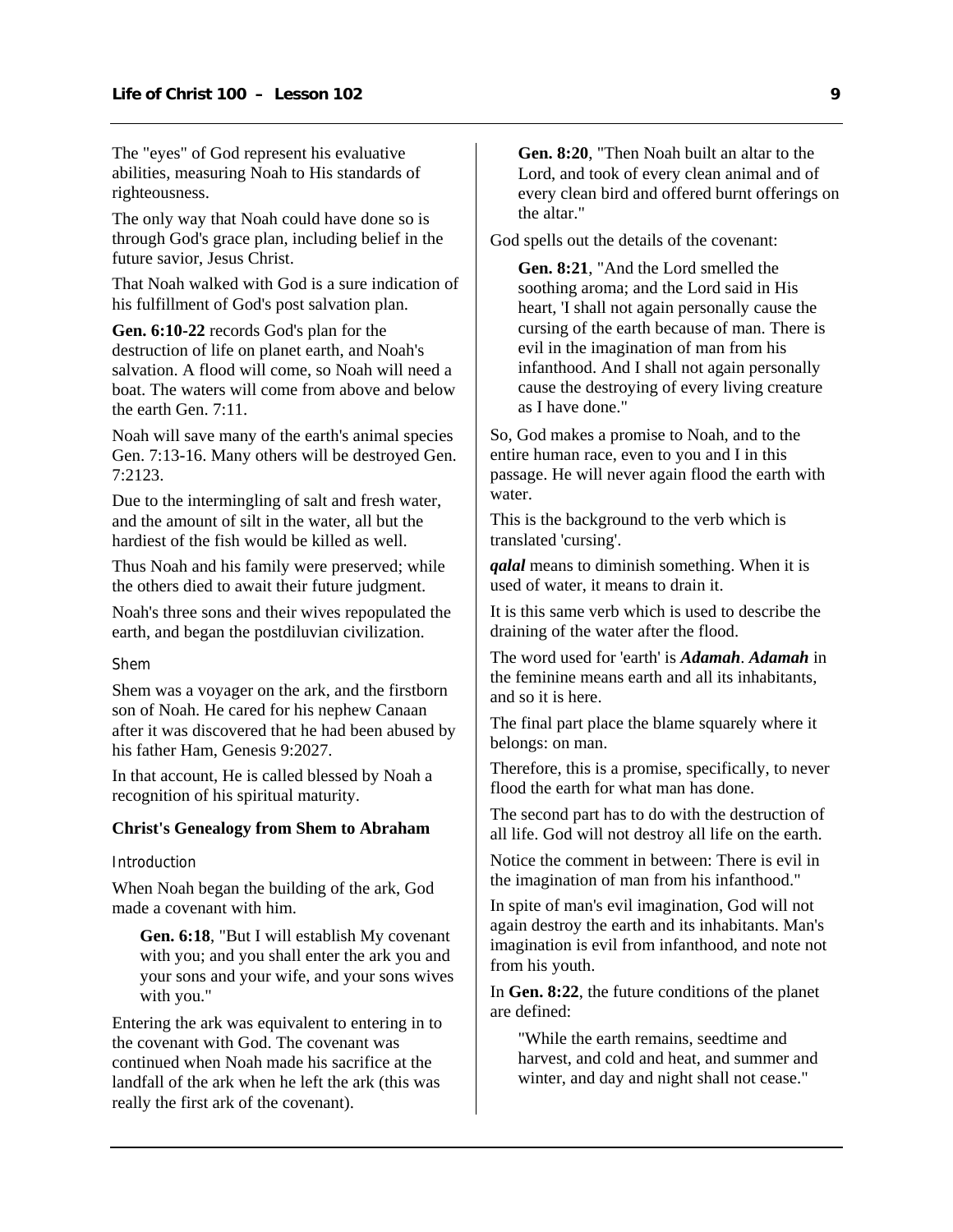With the tilting of the earth's axis, all of the named conditions will exist. This is in contrast to the previous stable conditions of the planet. The environment is going to be rougher from here on out.

Man's relationship to the animal kingdom is changed by the new covenant, as described in **Gen. 9:2-4**.

"And the respect of you and the terror of you shall be on every beast of the earth and on every bird of the sky; with everything that creeps on the ground, and all the fish of the sea, into your hand they are given. Every moving thing that is alive shall be food for you; I give all to you, as I did the green plant. Only you shall not eat flesh with its life, its blood."

The change means that the beasts will respect good human beings, and be terrified of the bad. In all cases their subordination is required. It is because of fear that animals are violent.

All animals are now O.K. to eat. The lifeblood of that creature must be drained before it is eaten, but that is the only requirement.

The third part of the covenant had to do with capital punishment.

**Gen. 9:5,6**, "And surely I will require your lifeblood; from every beast I will require it. And from every man, from every man's brother I will require the life of man. Whoever sheds man's blood, by man his blood shall be shed, for in the image of God He made man."

This is crucial, for before the flood there was no capital punishment, which is the major restraint on criminal activity. Capital punishment is ordained from this moment forward. If man or beast kills a man, he will be killed by man.

This would be a major difference from before the flood. Man is now responsible for policing himself, which provides a restraint on the function of the old sin nature.

The fourth part of the covenant is the sign of the promise.

Read Gen. 9:8-17

So the covenant is made and the transfer is made to postdiluvian civilization. Let's pick up the line of Christ again with Shem.

## Shem

Shem was the son of Noah. He was about 98 years old when he entered the ark with the rest of his family. He fathered many children, including Arphaxad, who would carry the line of Christ.

The land occupied by the descendants of Shem (Gen. 10:2131) encompasses all of what would become the Jews under the covenant of Abraham. It includes Syria, Chaldea, parts of Assyria, Persia, and the Arabian peninsula.

Noah predicts that the people of Canaan would serve under the Semites.

## Arphaxad, or Arphachshad

He was born two years after the flood, conceived not long after the ark hit dry land.

He apparently settled in the mountainous country in the Northeast, and we really do not know much else about this man.

## Cainan

Cainan was the son of Arphaxad. He is not mentioned in the original table of nations in Gen., but for some reason Moses skipped him and went to his son, Shelah. Nothing else is known about this man.

## Shelah

The son of Cainan; the father of Heber.

## Heber

This man's name means 'fellowship'. In the Hebrew, it is really Eber.

The son of Shelah, the father of Peleg.

He is the founder of the Hebrew race, and he gave his name to it, Gen. 10:21.

# Peleg

His name means division, and it was during his lifetime that the nations were divided.

The first crisis of the postdiluvian civilization was due to the tower of Babel. When God put down that attempt, the nations of the earth were formed,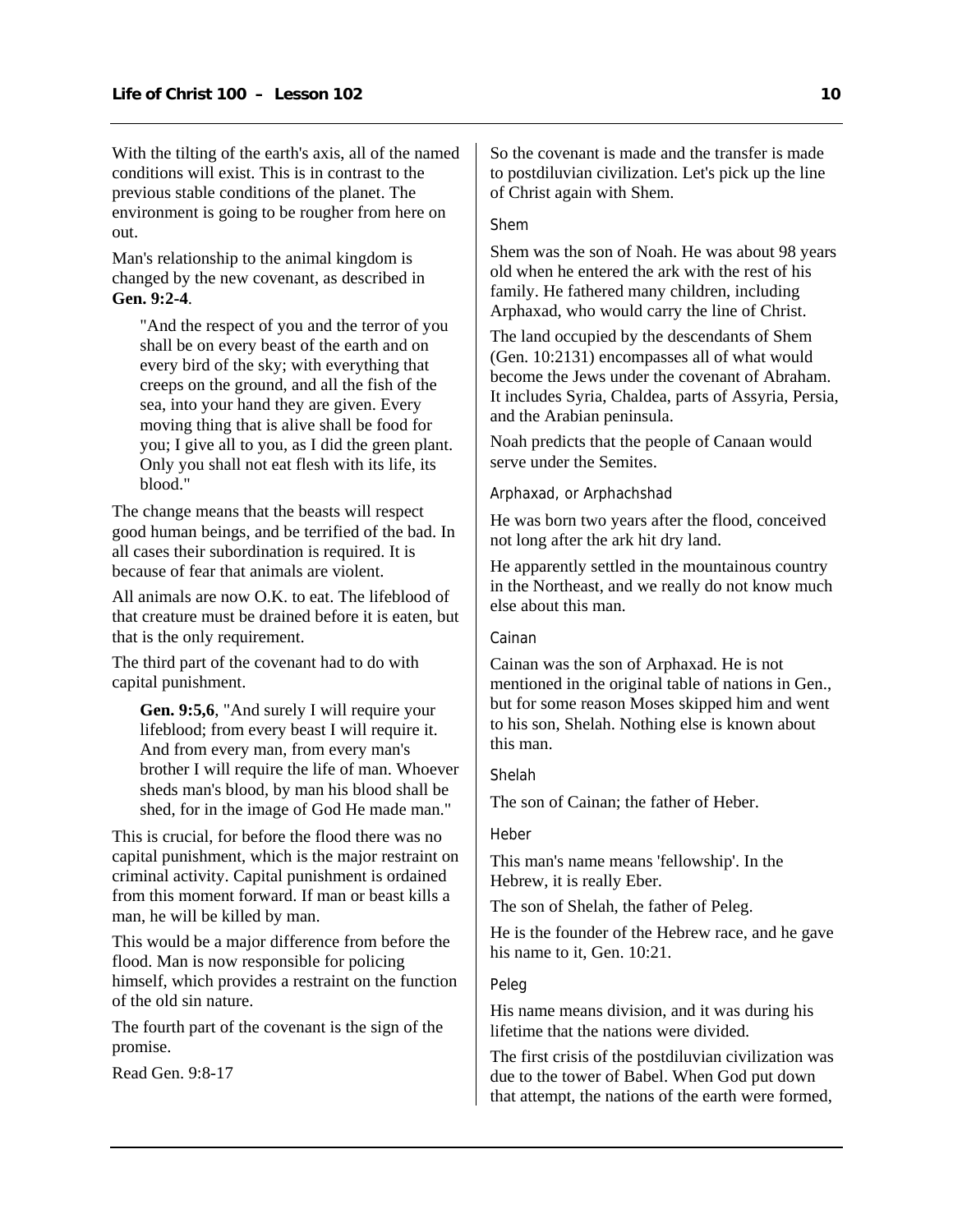<span id="page-12-0"></span>and the earth divided into geographical national boundaries for the very first time.

# Reu

He is the son of Peleg and the father of Serug. His name means, 'friend'. Nothing else is known.

## Serug

He is the son of Reu. His name means 'shoot, or tendril' in the Hebrew. There is an ancient city by this name, and it may have something to do with this man.

#### Nahor

Do not confuse this man with the brother of Abraham. This Nahor lived in the 23rd century B.C., and is the grandfather of Abraham. His name means snorting or snoring.

#### Terah

He was born in Ur of the Chaldees. His name means 'antelope'. Joshua 24:2 tells us that this man was involved in idolatry. He did take place in the big move to Canaan, with the rest of the family. He died about 2100 B.C.

# **The Abraham Connection**

From Abraham to David, there are fourteen generations. Abraham, Isaac, Jacob, Judah, Perez, Hezron, Ram, Admin, Amminadab, Nahshon, Salmon, Boaz, Obed, Jesse, David.

Between the genealogies in Luke and Matthew there is only one difference, and that is the Luke's insertion of Admin between Ram and Amminadab. This points out the reality of skipped generations in genealogy lists.

It was a common practice to skip a generation and go from grandfather to grandson. Sometimes that generation was skipped due to a spiritual failure in the person in question; more often, there is no reason given.

We will concentrate on Abraham, Nahshon, and Boaz in this line.

This line covers the age of the patriarchs, from God's covenant with Abraham to the next covenant with David. Its chronology runs from Abraham's birth in 2160 B.C. to Israel under king Saul in 1004 B.C.

## Abraham.

**Gen. 12:13** records Abram's first call:

"Now the Lord said to Abram, 'Go forth from your country, and from your relatives and from your father's house, to the land which I will show you; And I will make you a great nation, and I will bless you, and make your name great; and so you shall be a blessing; and I will bless those who bless you, and the one who curses you I will curse. And in you all the families of the earth will be blessed.'"

Abraham had to leave his own country because God had a wonderful place reserved for him and his progeny. He also had to leave because his first home and his family and relatives would have been a fatal distraction to him.

#### **The Covenants to Israel**

God provided the nation of Israel a fantastic portfolio of grace blessings in the form of covenants. A covenant is based on the attributes of God.

It finds its motive in the love of God. There is nothing treacherous or deceitful about a covenant.

It finds its modus operandi in grace. God gives based on his thinking, power, and merit.

It finds its dependability in faithfulness. The blessings always wait for Israel to take them.

It finds its timing and organization in order. Everything is arranged by the capabilities of God in eternity past.

It finds its enactment in the sovereignty of God. God chooses to bless Israel.

It finds its revelation in the truth of God. God is forthright and clear and honest in His communication of the details of His covenants. He always keeps His Word.

The only thing that Israel is to provide is their acceptance of the very first covenant, which is the spiritual one. The spiritual covenant is the relationship with God provision. In it, God provides Israel with everything that they need to have a national relationship with Him.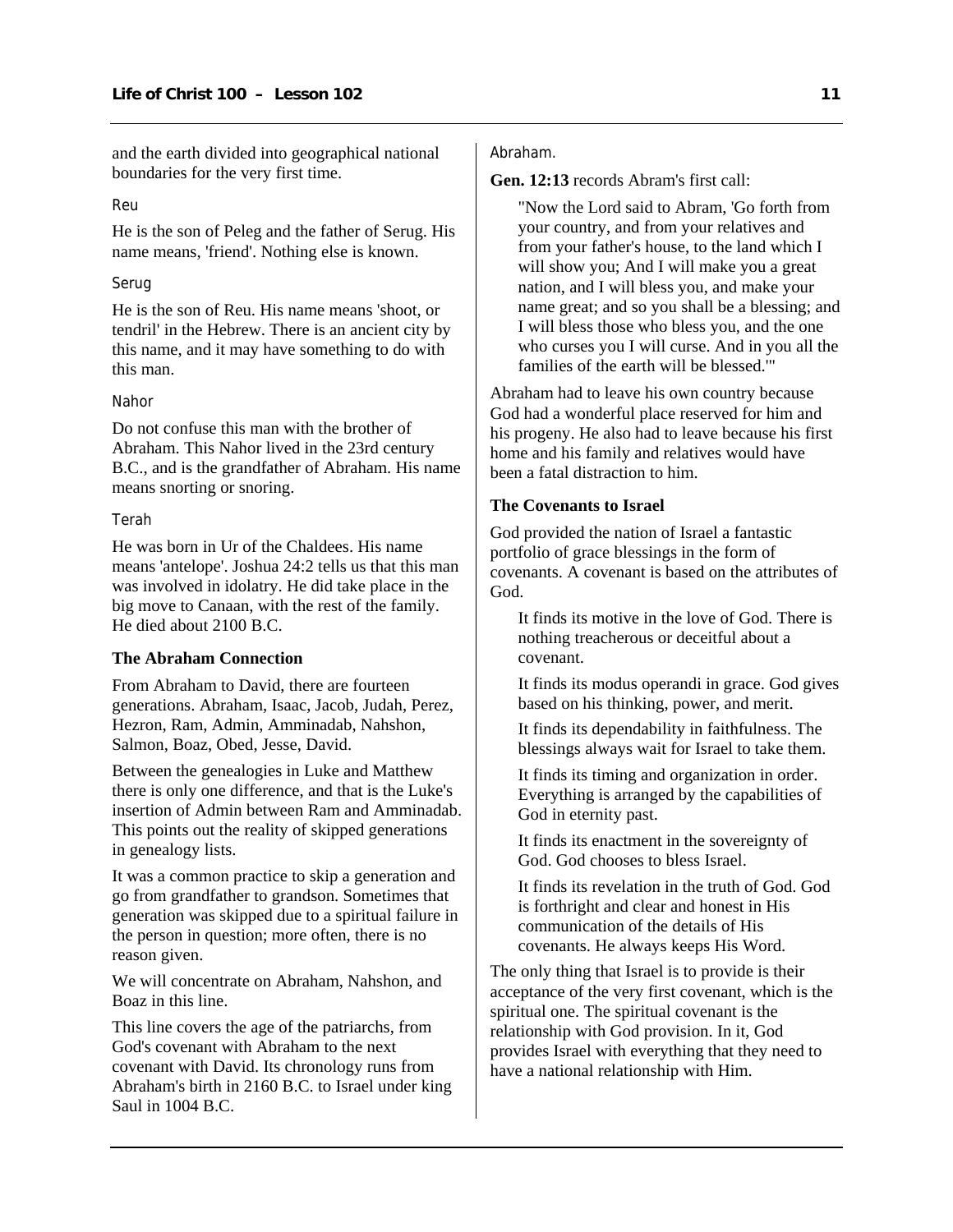They have the information that they need in order to have a relationship with Him.

They have the power that they need in order to have a relationship with Him.

They have the righteousness that they need in order to have a relationship with Him.

This relationship with God is the greatest of all the covenants, and it provides the best of the blessings.

Abraham is an example: until he got his relationship with God on track, he would not receive the remainder of his covenant blessings.

During the age of Israel, only racial Jews receive the blessings of the covenants to Israel.

Individual Gentiles may still fulfill the plan of God for individuals, and they may share in the covenants to Israel by way of blessing by association.

The covenant to Abraham includes the promised land, a new and unique race, blessing by association to all who bless his race, a curse on the anti-Semitic, and a messianic clause.

The land is defined in Gen. 15:18-21.

The Jews must fulfill the spiritual covenant, and accept Christ as Messiah in order to fully inherit this land. This will not occur until the second advent of Christ. This is the messianic clause.

The new and unique race is formed at the conception of Abraham's first son by Sarah, providing a brand new genetic race through the seed of Abraham.

All who bless the Jews are in turn blessed by God. Throughout history the Jews encounter a massive amount of murderous persecution. Whenever a person or a nation provides protection, or aides them in some way, or just has a virtuous mental attitude about their race, that person or nation is blessed by God.

All who curse the Jews are in turn cursed by God. anti-Semitism is a death wish.

Abram did as the Lord commanded, and went out from Ur when he was 75 years of age.

Abram means, "top father (as in rank), or exalted father (as in respect)".

Sarai means, "contentious woman".

When he arrived in the new land at Shechem, he worshipped God. Soon after Abram arrived in the new land, a terrible famine hit, and he went down to Egypt to eat. This caused a complication.

Abram feared that he would be killed by the Egyptians if they knew that Sarai was his wife, because she was very beautiful.

He was an oaf, and cared more about his safety than what would happen to Sarai in the Egyptian harem.

Therefore, he lied to the Egyptians, and told them that Sarai was his sister.

Pharaoh took Sarai for his own, but by stealing her (unwittingly) from Abram he was the first to invoke the cursing clause of the Abrahamic covenant.

When the cursing hit, Sarai blabbed the whole deal to Pharaoh, and so Pharaoh was upset with Abram, but he did not kill him! He was honorable and gave Sarai back and sent the whole entourage back to Canaan.

When he arrived, Abram held a worship service in honor of the Lord. Apparently he had recovered from his devious ways.

When Abram returned to the land, he and his nephew Lot were so prosperous that their herds were always getting tangled together, and their shepherds were at the point of engaging in a range war. Therefore, Lot decided to go down into the Jordan valley with his bunch in order to avoid further confrontations.

After a time, Lot became entangled in a local war. Genesis 14 tells the story.

When Lot was living down in the Jordan valley, the kings of Sodom and Gomorrah fought a big battle, where they were defeated.

Lot got himself tangled up in it all somehow, and he was captured by the victors. They took their spoil and Lot as well and left for points North.

Abram heard about this and did the honorable thing: he took the men of his household, 318 all told, and formed them into a fighting force.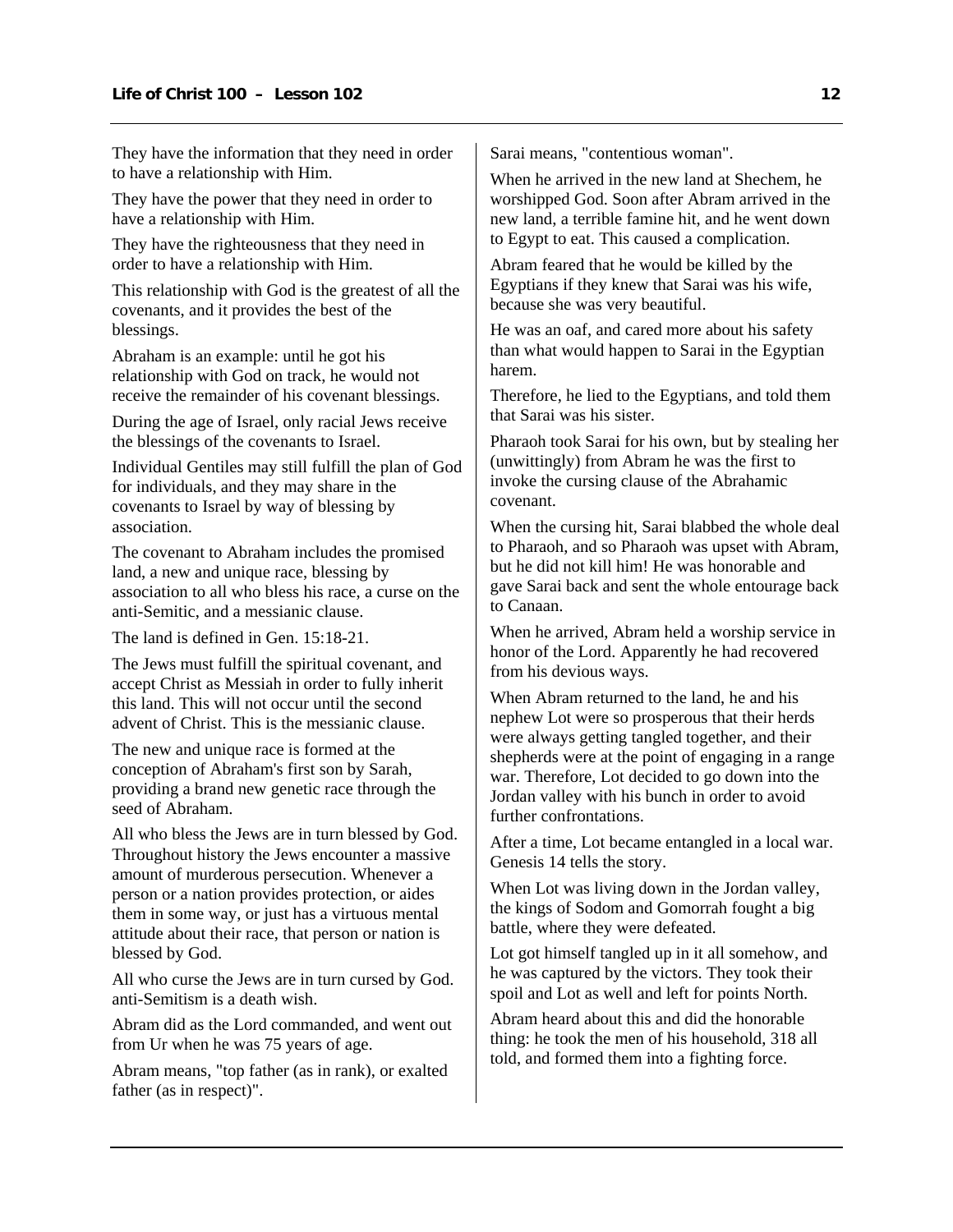They must have been well trained, because they pulled off the most difficult of all military maneuvers, a coordinated night action.

They rescued Lot and all his goods, and returned to their homes.

It is here that Abram has another worship service.

Next is the story of Abraham's offspring.

Abraham's Offspring

The story of Sarai's treachery begins in Genesis 16.

"Now Sarai, Abram's wife had borne him no children, and she had an Egyptian maid whose name was Hagar. So Sarai said to Abram, 'Now behold, the Lord has prevented me from bearing children. Please go in to may maid; perhaps I shall be built up through her.' And Abram listened to the voice of Sarai. And after Abram had lived ten years in the land of Canaan, Abram's wife Sarai took Hagar the Egyptian, her maid, and gave her to her husband Abram as his wife. And he went in to Hagar, and she conceived; and when she saw that she had conceived, her mistress was despised in her sight. And Sarai said to Abram, 'May the wrong done me be upon you. I gave my maid into your arms; but when she saw she had conceived, I was despised in her sight. May the Lord judge between you and me.'"

This was not a good marriage. We have already seen the treachery of Abraham, and now it is Sarai's turn.

Sarai is barren, and no doubt she had quite a complex about it. So Sarai conceives a plan. Maybe Abram was bugging her all the time about children. Maybe the incident with Pharaoh had turned her off to him in some way.

Because of all this, Sarai just wanted to get it over with. However, she did not realize, that God's plan included her as well.

And Abraham was dumb enough to go along with the plan.

Of course, Hagar conceived right away, and after living for so long with Sarai, the contentious

woman and no doubt the contentious master, she could not help but exult over her.

Poor Sarai. Her plan had failed miserably. What was worse, she had this daily reminder of her failure to give Abram an heir. Every time that Hagar craved new and unusual food combinations she probably winked in Sarai's direction.

The first thing that Sarai did was to try to take it out on her husband. "I may have suggested it, but you didn't have to go through with it. This is all your fault!" She had become quite irrational.

The second thing that Sarai did was to try to take it out on Hagar. She verbally and mentally and physically abused this poor pregnant woman. Hagar had to leave.

But the Lord would deal justly with Hagar, and she believed in him, and returned to the authority of Sarai, and things were better from then.

Now this plan had backfired terribly, and both Abram and Sarai suffered for it.

There is no Biblical record of the next fifteen years. But we know from the next part of their lives, Abram and Sarai have improved their relationship with God tremendously.

In Genesis 17, the story picks up again.

"Now when Abram was ninety-nine years old, the Lord appeared to Abram and said to him, 'I am God Almighty; walk before Me, and be blameless. And I will establish My covenant between Me and you, and I will multiply you exceedingly.' And Abram fell on his face, and God talked with him, saying, 'As for Me, behold, My covenant is with you, and you will be the father of a multitude of nations. No longer will your name be called Abram, but your name will be Abraham; for I will make you the father of a multitude of nations. And I will make you exceedingly fruitful, and I will make nations of you, and kings shall come forth from you. And I will establish My covenant between Me and you and your descendants after you throughout their generations for an everlasting covenant, to be God to you and to your descendants after you. And I will give to you and to your descendants after you, the land of your sojournings, all the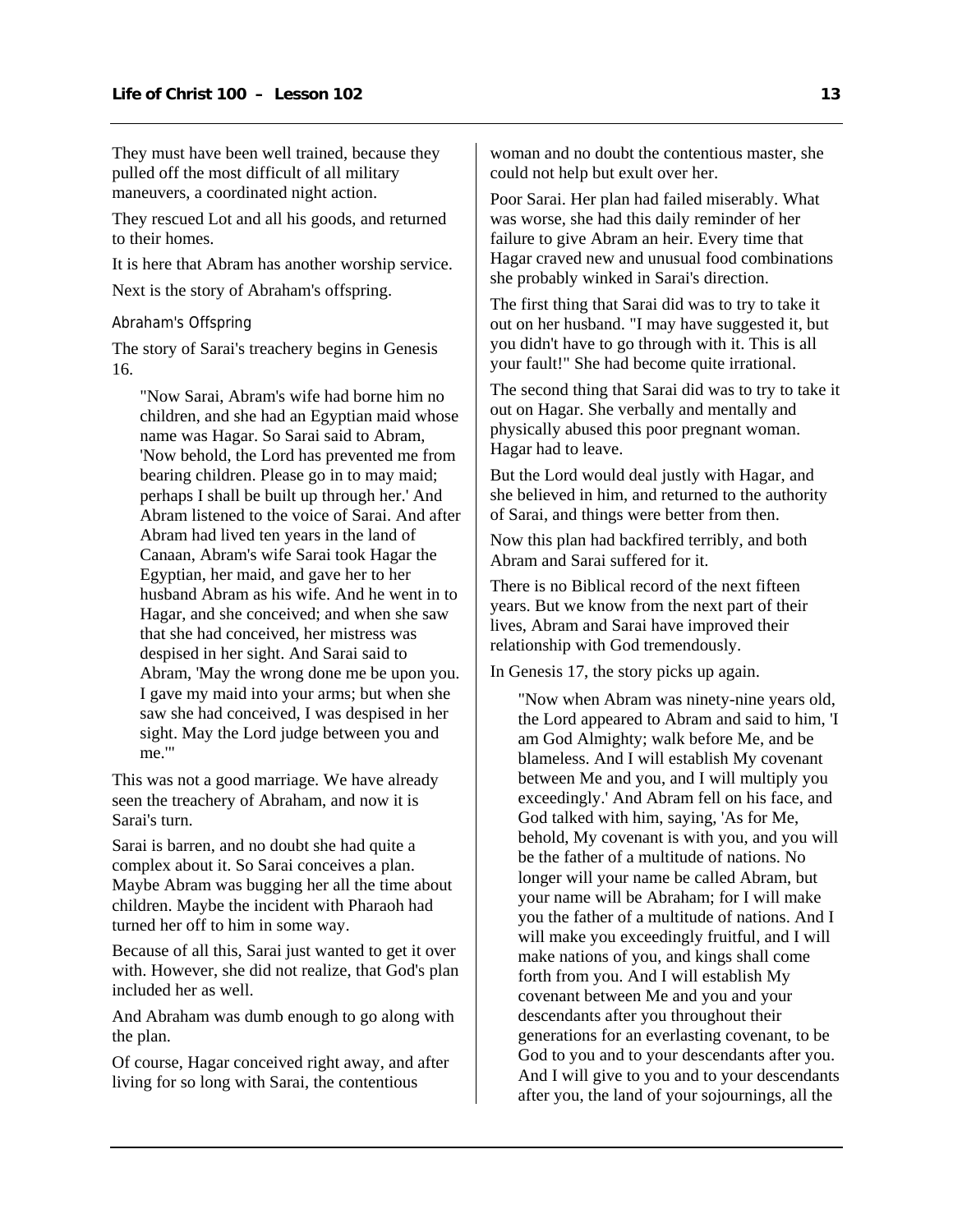<span id="page-15-0"></span>land of Canaan, for an everlasting possession; and I will be their God.'

God renews the covenant with Abram because Abram has grown spiritually to the point where he has capacity for all the great covenant blessing that God has prepared for him.

Abram falls on his face because he now has true humility. This is a humility that can only come from an intimate knowledge of God. Abram developed that knowledge over the fifteen years since the Hagar disaster.

Now Abram is Abraham, the father of a multitude. Now he is ready for the next test.

**Gen. 16:9**, "God said further to Abraham, 'Now as for you, you will keep My covenant, you and your descendants after you throughout their generations. This is My covenant, which you will keep, between Me and you and your descendants after you: every male among you shall be circumcised. And you shall be circumcised in the flesh of your foreskin; and it will be a sign of the covenant between Me and you.'"

Had Abraham not been a mature believer, he probably would have said something along the lines of, "You want me to do what to my what?!" Instead, he humbly complies.

And, he must have been a great leader, because his entire household was under the requirement as well. "You want us to do what to our whats?!"

But this was the beginning of the miraculous birth of Isaac.

The Birth of Isaac

**Gen. 17:1-5**, "Then God said to Abraham, 'As for Sarai your wife, you will not call her name Sarai, but Sarah will be her name. And I will bless her, and she will be a mother of nations; kings of peoples will come from her.' Then Abraham fell on his face and laughed, and said in his heart, 'Will a child be born to a man one hundred years old? And will Sarah, who is ninety years old, bear a child?' And Abraham said to God, 'Oh that Ishmael might live before thee!' But God said, 'No, but Sarah your wife will bear you a son, and you will call his name Isaac; and I will establish My covenant with

him for an everlasting covenant for his descendants after him.'"

The birth of Isaac would mean the creation of a new race on the planet the race of the Jew.

The new race had these assets:

Client nation status. They were a nation that had a special relationship with God, and they were used as a witness to the entire world.

A special code, in the Mosaic Law.

A great land in which to live.

Fantastic leadership, in the Davidic dynasty.

A wonderful future, under the leadership of Jesus Christ in the Millennium.

Unique mental prosperity, which provides the basis for success in any endeavor.

The purpose for the new race was to represent God as a witness to the entire world during the last half of the Old Testament dispensation; to stand as the sole witness to the world during the tribulation; to serve as the basis for the people of the millennium.

The new race was being propagated for their leader, who would come more than two thousand years later.

The impact of the new race in history. Prosemitism would always receive blessing by association. anti-Semitism would always receive cursing by association.

In this passage, Abraham listens to what God has to say, and comes to an erroneous conclusion.

He thinks it through, laughing all the while.

Sarah cannot have children.

I cannot give her what she needs to have children.

Then the Lord must want to use Ishmael as my seed, and must have all along!

Wrong, says God.

## **Isaac to Jesse**

Isaac was born to Abraham and Sarah. He would marry Rebekhah, and father the twins, Jacob and Esau. It is worthwhile to note that Rebekhah, too, was barren. She was the second in the line to find healing in God. Another miracle to continue the line of Christ.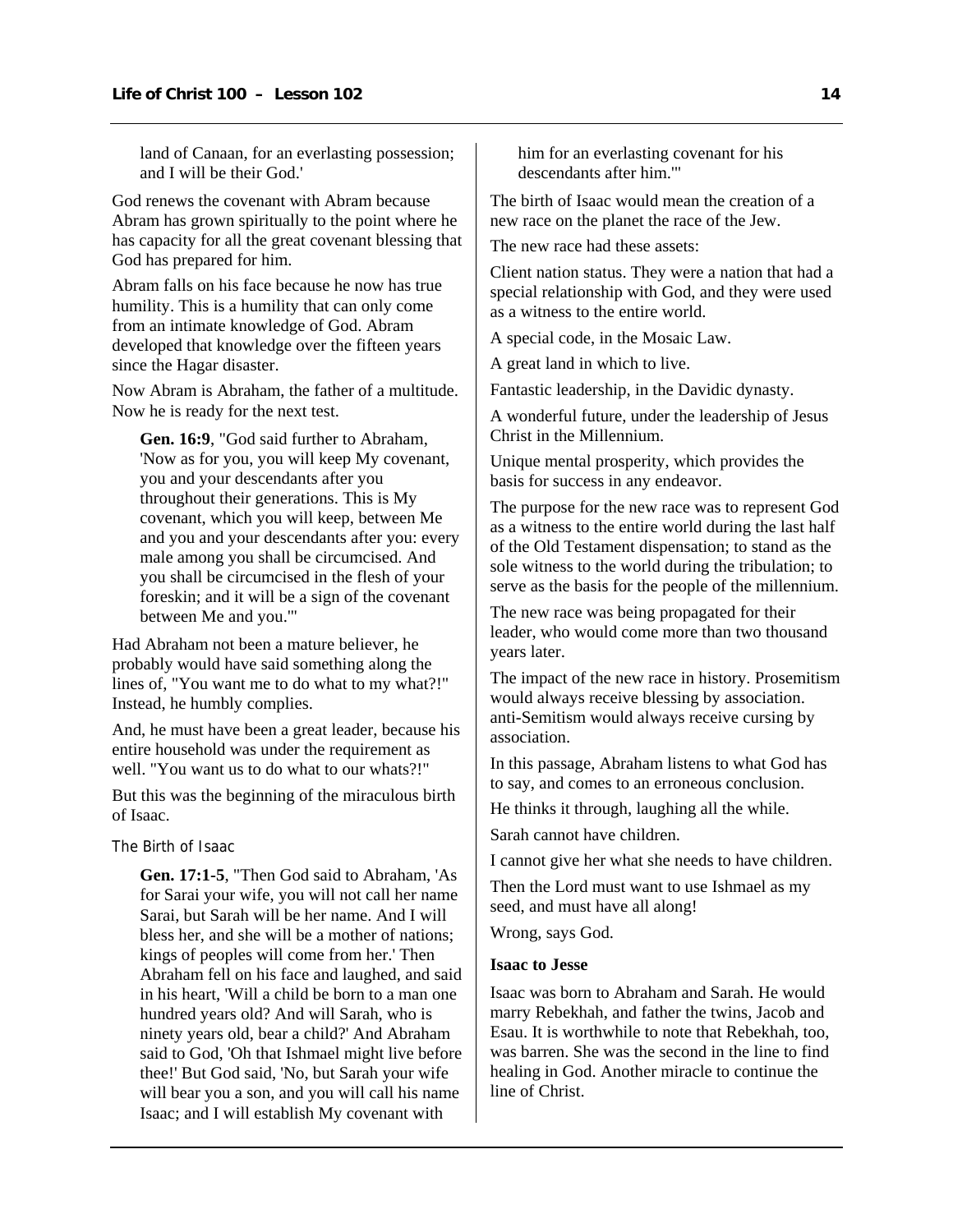**Jacob**. This man was no prince, at least at first. He took advantage of his older brother, Esau, and took his birthright from him. Later he would wrestle with God, and in that match he would win God's respect. God changed his name to Israel, 'wrestler with God'.

Judah was one of the twelve sons of Israel. Tamar, the widow of both his first and second sons, tricked him into sexual relations by disguising herself has a prostitute. Tamar did this as revenge, because Judah had wronged her by not giving her to his third son. She became pregnant by this liaison, and bore him twin sons. Judah would go on to spiritual maturity, in spite of his early handicaps.

Perez was the second born son of Judah, the second of twins. However, he was the one through which the line of Christ would run. Not much is know about this man, except his birth.

Hezron forms a link in the genealogy, but not much else is known about him.

Ram forms another link.

## Amminadab

We know only one thing about this man: his daughter was the wife of Aaron the High Priest under Moses. He was a man of the Exodus, and he died in the desert.

#### Nahshon

Now we can tell something of this man. His sister Elisheba was married to Aaron. He was also a man of the Exodus generation, the captain of the tribe of Judah. He must have been a talented military leader, but he died in the desert with the rest of his generation.

#### Salmon

Salmon married Rahab, the famous prostitute of Jericho. Although little is mentioned of Salmon, Rahab deserves mention.

She was a prostitute in the town of Jericho, and when two spies from the army of Israel come to scout the town they are going to destroy, they happen upon Rahab's house of ill repute (O.K., even 3500 years ago military men had an instinct for this sort of thing).

She saved these two spies from certain death by hiding them.

Rahab speaks to the two spies, and here is what she said, "I know that the Lord has given you the land, and that the terror of you has fallen on us, and that all the inhabitants of the land have melted away before you. For we have heard how the Lord dried up the water of the Red Sea before you when you came out of Egypt, and what you did to the two kings of the Amorites who were beyond the Jordan, to Sihan and Og, who you totally destroyed. And when we heard it, our hearts melted and no courage remained in any man any longer because of you; for the Lord you God, He is God in heaven above and on earth beneath."

Then the spies promise her that she and her family will be spared, and they are.

Rahab and her extended family were the only survivors of the town of Jericho. All the others were killed. Rahab lived out her years with the nation of Israel, and she married Salmon.

Boaz was the son of Salmon and Rahab the prostitute. It was his destiny to marry a foreign woman named Ruth.

Elimelech lived in Bethlehem with his wife Naomi and two sons, Mahlon and Chilion.

A famine came upon the land, and so Elimelech took his wife and sons to the land of Moab.

Elimelech died in Moab, and after his death, his sons took Moabite women for wives. Their names were Ruth and Orpah (not Oprah).

Sadly, both the sons also died before they could give sons to their wives.

After some quibbling, Ruth determined to return to Bethlehem with her mother in law, while the other daughter in law stayed in Moab.

Ruth believed in God, and she wanted to be in the land of promise.

By her hard work in the fields she earned the respect of Boaz, a man of Bethlehem, and eventually he would marry her.

Through Ruth and Boaz, the line of Christ was continued.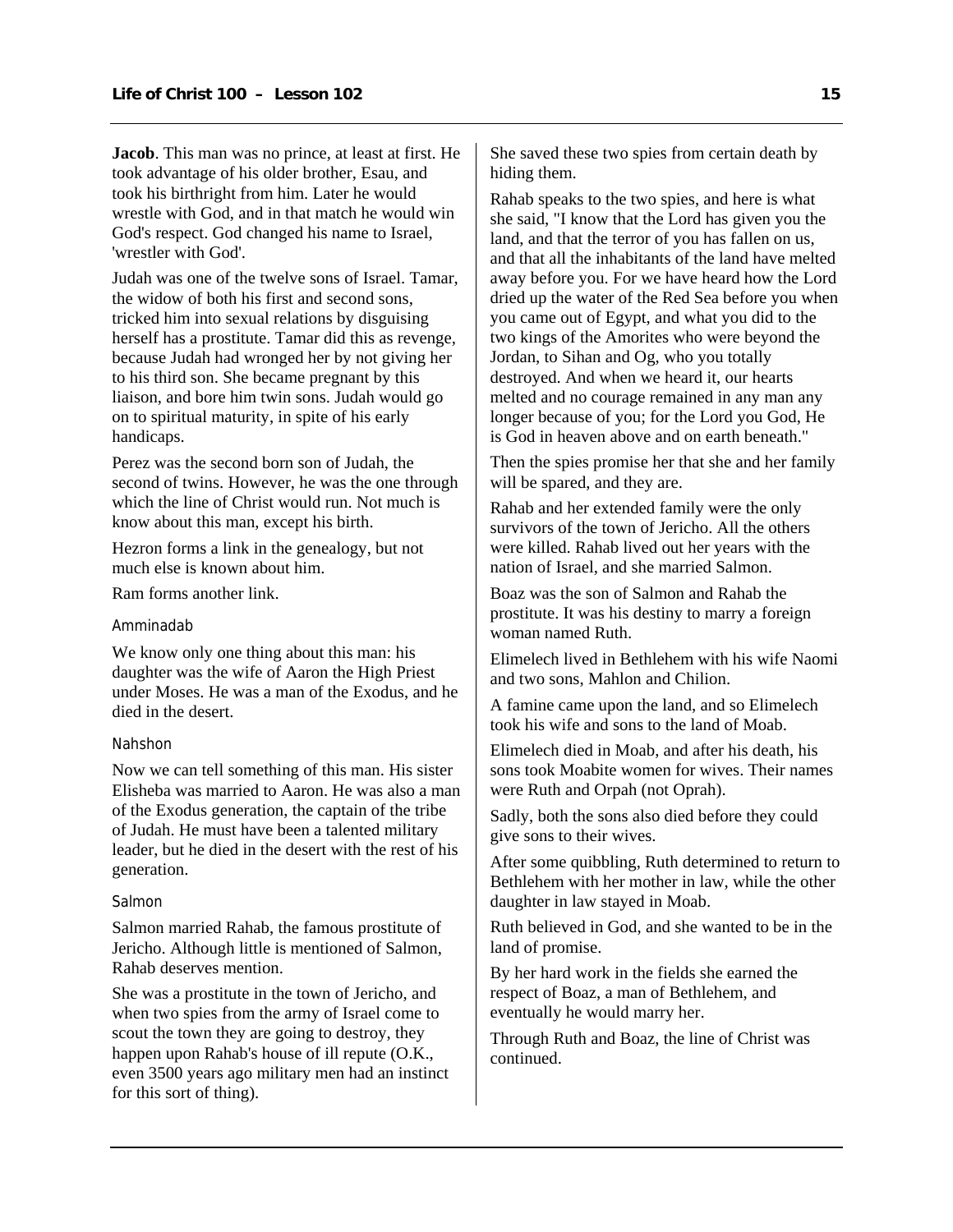#### Obed

...was the son of Ruth and Boaz, and he was the grandfather of David.

Jesse

...Obed's son, was David's father.

Up to this point, we have studied some of the covenants of God with Israel.

The Noahic Covenant, where God promised never again to destroy the world by flood, and where God established man's responsibility to capital punishment.

The Abrahamic Covenant, where God established a new racial species.

The Mosaic Covenant, which was the national policy covenant for the nation of Israel.

Next God established the Davidic, or Messianic, Covenant. This was the leadership covenant for the nation of Israel.

The leadership covenant for Israel described a man who would be their great leader, and who would combine the three offices of prophet, priest, and king.

Christ fulfilled all three covenants.

As prophet, He spoke of His kingdom, and offered it to the Jews, but they rejected Him.

As priest, he died for the sins of the world, but the Jews would not receive Him.

Because the Jews rejected Christ as prophet and priest, He could not be their king, which was their only desire. Because of the Jew's rejection of Christ, His earthly kingdom was delayed, and the church age was inserted into history.

The Jews were not unlike many other people in history. They desired an outside solution to their problems, a panacea that would remove their troubles quickly and permanently.

They did not see that their humility was required, and the circumcision of their hearts needed to precede the rescue of their nation.

They were too proud to back down from their arrogant legalism, and love of the cosmic system. From their pride they desired a king that would solve their problems, so that they could go on with their arrogance.

From their pride they rejected the man who was also a prophet and a priest.

There are many passages in the Old Testament which refer to the Messiah, the king after the pattern of David.

**Gen. 3:15**, "I will put enmity between you and the woman, and between your seed and her seed; he shall bruise your head, and you shall bruise his heel."

This is the first prediction of the Messiah. It communicates to Satan that the future Messiah will come from the seed of the woman.

Because of the process of meiosis, each month the woman produces an ovum which is without the genetic pollution of the old sin nature. This made it possible for Mary to conceive by the Holy Spirit, and bring forth a child that did not have the old sin nature, and thus would not receive the condemnation of Adam's original sin.

The last part of the prophecy concerns the ultimate victory of Christ. Christ will wound the head of Satan. This is a metaphor, and can refer to many things. It is probably a reference to the death, resurrection, ascension, and session of Christ.

Satan will wound the heel of Christ. Although this is often interpreted as referring to the cross, the meaning of `Aqibh does not lend itself well to this. More likely it refers to the followers of Jesus Christ, who are subject to persecution throughout the ages. This is likely especially in light of its position opposite of rO'sh, head.

**Gen. 12:3**, "I will bless those who bless you, and him who curses you I will curse; and by you all the families of the earth shall bless themselves."

Of course, this is the Abrahamic covenant. Through the seed of Abraham came Christ, and through the death of Christ all nations and all people were blessed.

**Gen. 22:18**, "and by your descendants shall all the nations of the earth bless themselves, because you have obeyed my voice."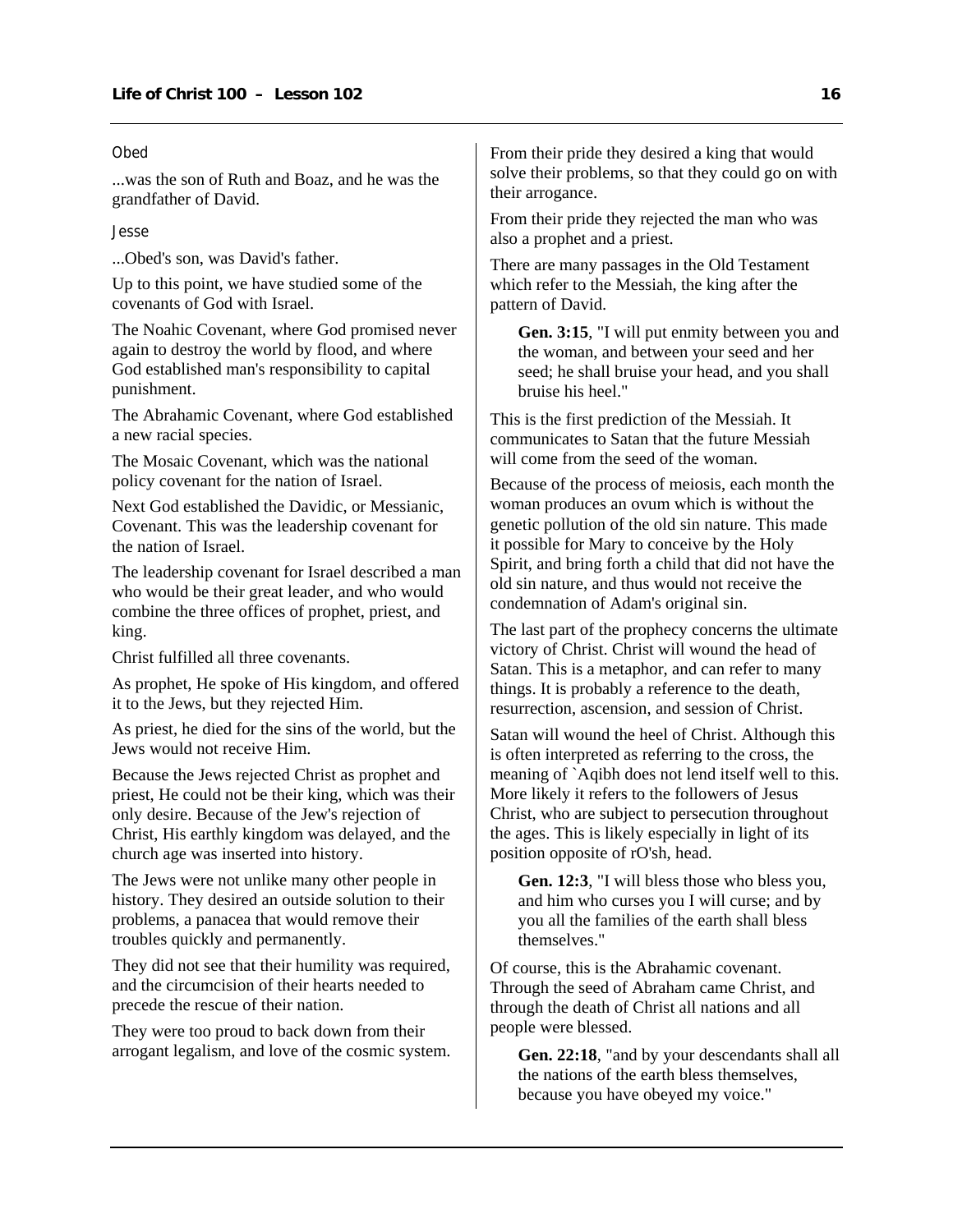This is a reaffirmation of the Abrahamic covenant.

The reflexive pronoun 'themselves' denotes the function of volition related to salvation and post salvation spiritual growth.

Christ the Messiah is the source of these blessings.

**Gen. 49:8,10**, "Judah, your brothers shall praise you; your hand shall be on the neck of your enemies; your father's sons shall bow down before you. The scepter shall not depart from Judah, nor the ruler's staff from between his feet, until he comes to whom it belongs; and to him shall be the obedience of the peoples.

These verse confirm that the Messianic line runs through Judah.

It also emphasizes the royalty of the Messiah that he would be a king.

**Deut 18:18**, "I will raise up for them a prophet like you from among their brethren; and I will put my words in his mouth, and he shall speak to them all that I command him."

This is a preview of the prophetic office and function of Christ. Christ will speak only what God commands.

It is worthwhile to note that the Jews had this verse available to them, and yet they still rejected Christ.

**2 Sam 7:11-16**, "from the time that I appointed judges over my people Israel; and I will give you rest from all your enemies. Moreover the LORD declares to you that the LORD will make you a house.

When your days are fulfilled and you lie down with your fathers, I will raise up your offspring after you, who shall come forth from your body, and I will establish his kingdom.

He shall build a house for my name, and I will establish the throne of his kingdom for ever.

I will be his father, and he shall be my son. When he commits iniquity, I will chasten him with the rod of men, with the stripes of the sons of men;

but I will not take my steadfast love from him, as I took it from Saul, whom I put away from before you.

And your house and your kingdom shall be made sure for ever before me; your throne shall be established for ever.'"

This is a prediction of the coming of king David. Furthermore, it predicts that the house of David will last forever. It also describes the relationship of God to the Messiah: Father to Son.

It hints at the death of the Messiah that He will take the stripes (the whipping) of men.

**2 Sam 23:5**, "Yea, does not my house stand so with God? For he has made with me an everlasting covenant, ordered in all things and secure. For will he not cause to prosper all my help and my desire?"

Here is communicated the everlasting nature of the Davidic covenant. It exists in the Divine decree. It is secure, regardless of what Israel will do, and they will do a lot. Also it is the communication of the prosperity which comes from the Messiah.

**Psalm 2**, "Why do the nations conspire, and the peoples plot in vain?

The kings of the earth set themselves, and the rulers take counsel together, against the LORD and his anointed, saying,

"Let us burst their bonds asunder, and cast their cords from us."

He who sits in the heavens laughs; the LORD has them in derision.

Then he will speak to them in his wrath, and terrify them in his fury, saying,

"I have set my king on Zion, my holy hill."

I will tell of the decree of the LORD: He said to me, "You are my son, today I have begotten you.

Ask of me, and I will make the nations your heritage, and the ends of the earth your possession.

You shall break them with a rod of iron, and dash them in pieces like a potter's vessel."

Now therefore, O kings, be wise; be warned, O rulers of the earth.

Serve the LORD with fear, with trembling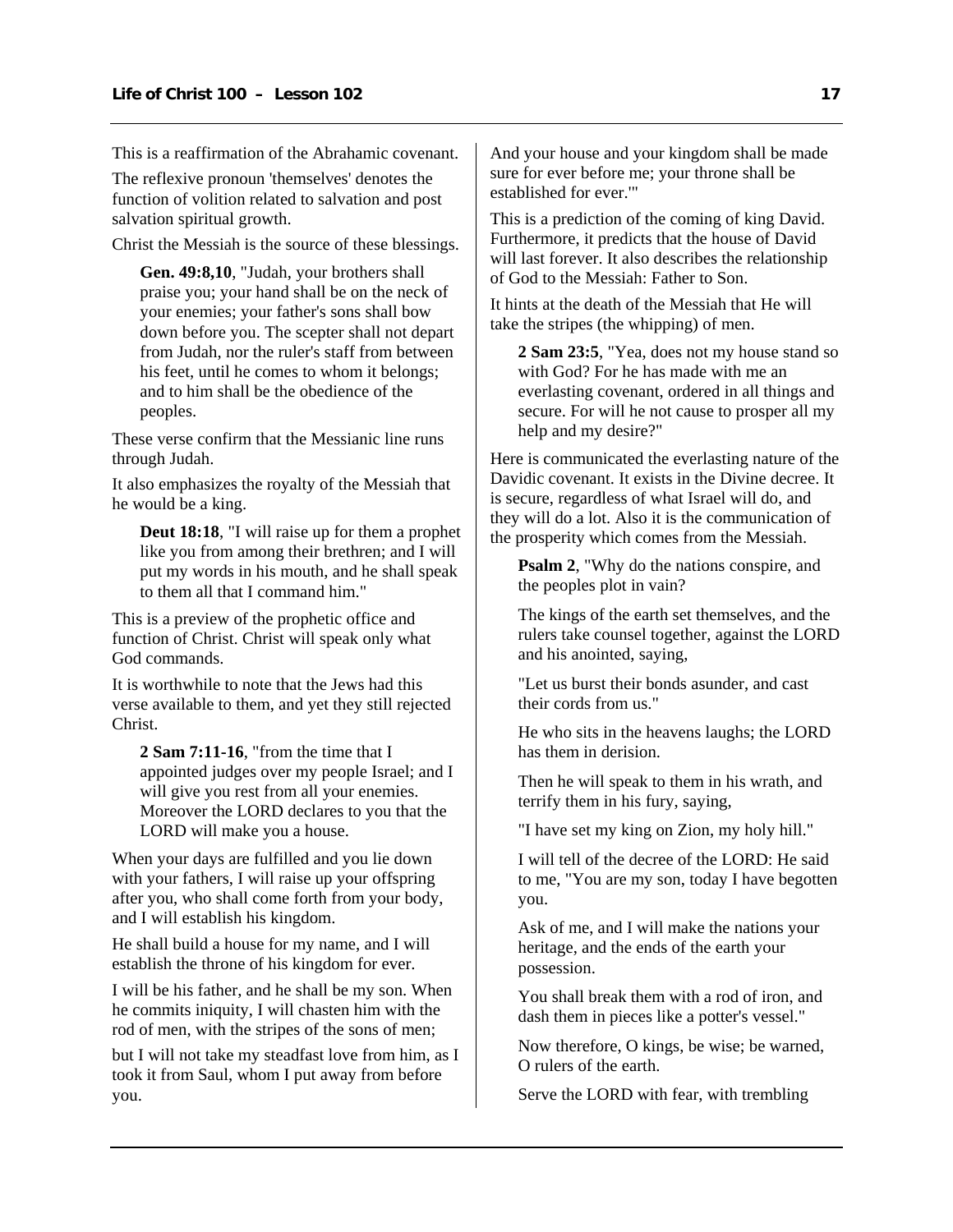kiss his feet, lest he be angry, and you perish in the way; for his wrath is quickly kindled. Blessed are all who take refuge in him."

This is the first reference to the Messiah as the anointed one. The word 'Christ' means 'anointed one'.

Anointing with oil was a metaphor for the ministry of the Spirit.

People in ancient times used oil for light. The Spirit sheds His light on the Word, so that we might understand it.

People in ancient times used oil for a medicinal ointment. The ministry of the Spirit with the Word heals our souls.

People in ancient times used oil as a cosmetic. The ministry of the Spirit leads to true beauty the beauty of the soul full of Truth.

People in ancient times used oil to anoint the bodies of the dead. The Spirit is the member of the Godhead who resurrects the dead.

People in ancient times used oil to cook and flavor their food. The ministry of the Spirit in the Word flavors our lives, making them not only palatable, but enjoyable.

Christ was the Messiah, the anointed one. He is the keystone of our faith, and without Him and all that He has done our faith has no meaning. The Spirit ministered to our Lord from his birth. In Jesus Christ was manifest the fullness of the Holy Spirit all of the things that anointing represents.

**Psalm 16**, "Preserve me, O God, for in thee I take refuge.

I say to the LORD, "Thou art my Lord; I have no good apart from thee." As for the saints in the land, they are the noble, in whom is all my delight. Those who choose another god multiply their sorrows; their libations of blood I will not pour out or take their names upon my lips.

The LORD is my chosen portion and my cup; thou holdest my lot.

The lines have fallen for me in pleasant places; yea, I have a goodly heritage.

I bless the LORD who gives me counsel; in the night also my heart instructs me.

I keep the LORD always before me; because he is at my right hand, I shall not be moved.

Therefore my heart is glad, and my soul rejoices; my body also dwells secure.

For thou dost not give me up to Sheol, or let thy godly one see the Pit.

Thou dost show me the path of life; in thy presence there is fullness of joy, in thy right hand are pleasures for evermore."

The key phrase in this passage is "in thy right hand". Jesus Christ would sit down at the right hand of God after the ascension. This is called His Session.

The session of Christ represents the finished state of all His work, and the accomplishment of the strategic victory of the angelic conflict.

## **Read Psalm 22.**

This is a long passage that records with perfect accuracy the first person narrative of Christ on the cross.

The gospels have very little information on what Christ thought while He was dying for our sins just a few short verbal expressions. However, the thoughts were recorded one thousand years before the event in this Psalm.

The physical details given in this Psalm hit the experience of crucifixion right on the head. In fact, there is no other explanation.

#### **Read Psalm 110**

In this passage there is a repetition of the session of Christ. Furthermore, it emphasizes the royalty of the Messiah, and his priesthood.

Melchizedek was a priest and a king during the age of the patriarchs. He once had a brief association with Abraham. Melchizedek was the king of Salem, which was the city of Jerusalem at that time. Christ will be the king of Jerusalem in the millennium and in the eternal state.

Finally, there is mention of His sovereignty, which He will reveal to the entire world for the first time at the second advent.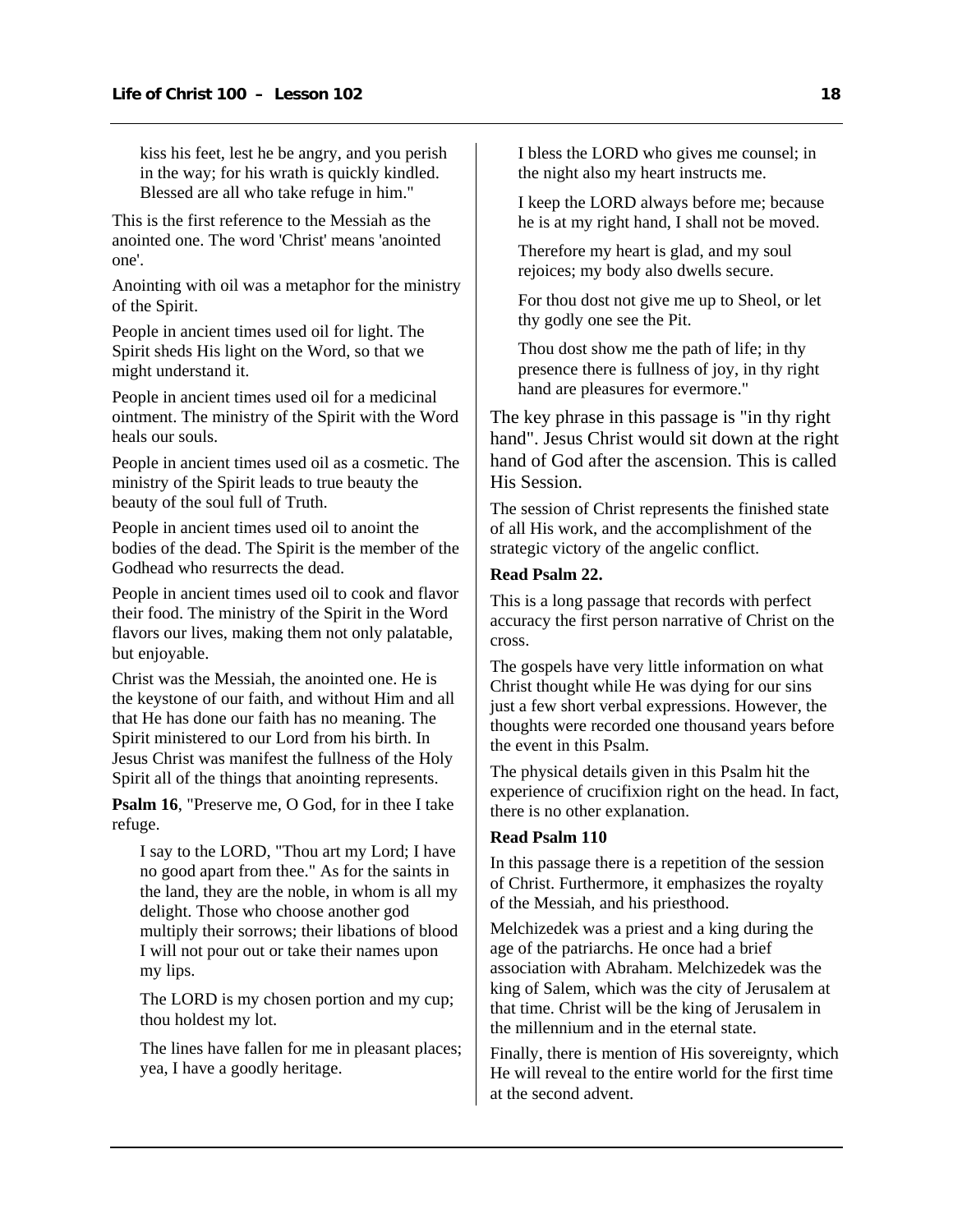## **Read Isaiah 2.**

Isaiah chapter two concentrates on the millennial rule of Christ. Christ will rule over a magnificent kingdom, in which peace and prosperity are the rule.

All the arrogance of man and the fallen angels is brought down, because of the greatness of the day of the Lord. An end will come to all idolatry. An utter and final end.

You should note that this passage hints at the idea of idolatry as being the source of the earth's many ills, including poverty and war.

Isaiah 7:14 records two details concerning the Messiah. That His mother will conceive Him while a virgin, and she will call His name Immanuel.

**Isaiah 9:1-7**, "But there will be no more gloom for her who was in anguish; in earlier times He treated the land of Zebulun and the land of Naphtali with contempt, but later on He shall make it glorious, by the way of the sea, on the other side of Jordan, Galilee of the Gentiles. The people who walk in darkness will see a great light; those who live in a dark land, the light will shine on them. Thou shalt multiply the nation, thou shalt increase their gladness; they will be glad in Thy presence as with the gladness of harvest, as men rejoice when they divide the spoil. For Thou shalt break the yoke of their burden and the staff on their shoulders, the rod of their oppressor, as at the battle of Midian. For every boot of the booted warrior in the battle tumult, and cloak rolled in blood, will be for burning, fuel for the fire. For a child will be born to us, a son will be given to us; and the government will rest on His shoulders; and His name will be called Wonderful Counselor, Mighty God, Eternal Father, Prince of Peace. There will be no end to the increase of His government or of peace, on the throne of David and over his kingdom, to establish it and to uphold it with justice and righteousness from then on and forevermore. The zeal of the Lord of hosts will accomplish this."

Here again is the millennial reign of Jesus Christ.

Also, this passage establishes the location of the hometown of Christ, and the place where much of His ministry will take place.

Zebulun and Naphtali are two tribes of Israel. Their tribal boundaries form the area to the West and Southwest of the Sea of Galilee.

Included in these territories is the town of Nazareth, the hometown of Jesus Christ.

They are made glorious because of the ministry of Christ around them.

**Isaiah 11:1-5**, "Then a shoot will spring from the stem of Jesse, and a branch from his roots will bear fruit. And the Spirit of the Lord will rest on Him, the spirit of wisdom and understanding, the spirit of counsel and strength, the spirit of knowledge and the fear of the Lord. And He will delight in the fear of the Lord, and He will not judge by what His eyes see, nor make a decision by what His ears hear; but with righteousness He will judge the poor, and decide with fairness for the afflicted of the earth; and He will strike the earth with the rod of His mouth, and with the breath of His lips He will slay the wicked. Also righteousness will be the belt about His limbs, and faithfulness the belt about His waist."

This passage concentrates on the prophetic character of Christ.

Through the Spirit and the Word, Christ will be the greatest prophet of all time.

Isaiah 40 proclaims the coming of the Messiah to the people of Israel.

Comfort, comfort my people, says your God. Speak tenderly to Jerusalem, and cry to her that her warfare is ended, that her iniquity is pardoned, that she has received from the LORD's hand double for all her sins. A voice cries: "In the wilderness prepare the way of the LORD, make straight in the desert a highway for our God. Every valley shall be lifted up, and every mountain and hill be made low; the uneven ground shall become level, and the rough places a plain. And the glory of the LORD shall be revealed, and all flesh shall see it together, for the mouth of the LORD has spoken."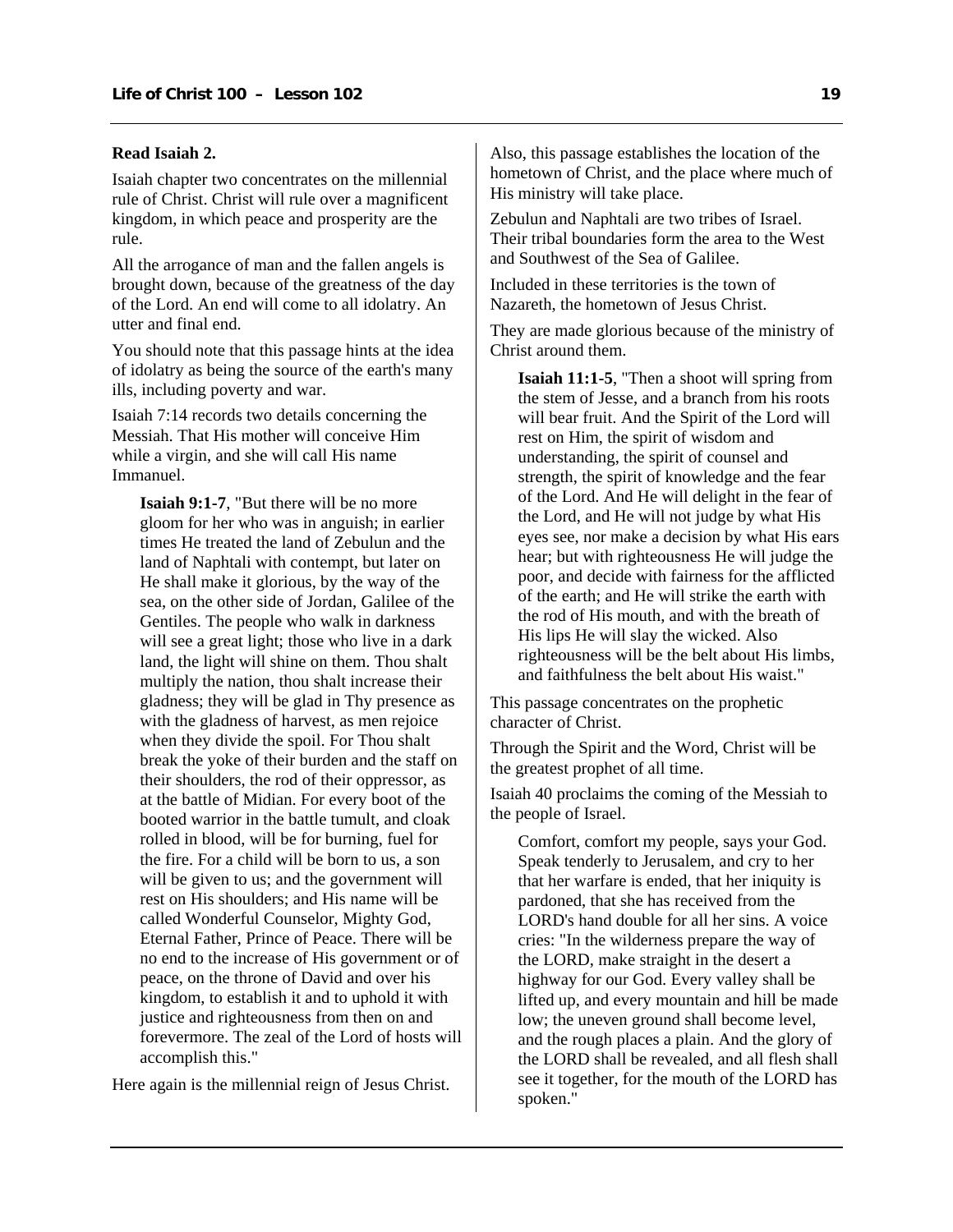This passage predicts the ministry of John the Baptist. This passage hearkens back to the wilderness journey of Israel.

It emphasizes the need for faith perception of the truth. For us, it looks forward to the coming of Christ, or our joining with him.

Read Isaiah 42. It establishes the purpose of the Messiah. "

These verses spell out the purpose of the life of Christ.

He will bring justice to the nations.

He will open the eyes that are blind.

He will set free the prisoners from the dungeon of the cosmic system.

The passage also confirms that these things are a part of the Divine Decree in eternity past.

Read Isaiah 49, which records the call of the Messiah.

This call will result in the salvation of Israel, and of all mankind. It will solve all problems, no matter how great. It will bring about the millennium.

**Isaiah 53** records the substitionary spiritual death of Christ, a priestly function.

This is really important, because it records the purpose of the death of the Messiah. He is to die a substitutionary spiritual death, one that will pay for the sins of all mankind. It is a great sacrifice, and so God gives Him a great destiny.

**Jer 23:5-6**, "Behold, the days are coming," declares the Lord, "When I shall raise up for David a righteous Branch; and He will reign as king and act wisely and do justice and righteousness in the land. In His days Judah will be saved, and Israel will dwell securely ; and this is His name by which He will be called, the Lord our righteousness."

**Daniel 7:27**, "Then the sovereignty, the dominion, and the greatness of all the kingdoms under the whole heaven will be given to the people of the saints of the Highest One; His kingdom will be an everlasting kingdom, and all the dominions will serve and obey Him."

This is a passage which describes the eternal kingdom of God under the rulership of Jesus Christ.

It tells of the gathering of all nations, human and angelic, and their subordination to Christ at the Great White Throne.

**Micah 5:2**, "But as for you, Bethlehem Ephrathah, too little to be among the clans of Judah, from you One will go forth for Me to be ruler in Israel. His goings forth are from long ago, from the days of eternity."

The eternal nature of Jesus Christ is set forth here. He is truly God. Micah also identifies His birthplace Bethlehem.

**Zech 12:10**, "And I will pour out on the house of David and on the inhabitants of Jerusalem, the Spirit of grace and of supplication, so that they will look on Me whom they have pierced; and they will mourn for Him, as one mourns for an only son, and they will weep bitterly over Him, like the bitter weeping over a first born."

This is a little different. It records the crucifixion of Christ as it relates to the Jews who demand His crucifixion. The Jews turned against Christ, and demanded his death over that of Barabbas, a common criminal who had participated in an insurrection against the Roman rule.

**Malachi 3:1**, "Behold, I am going to send My messenger, and he will clear the way before Me. And the Lord, whom you seek, will suddenly come to His temple; and the messenger of the covenant, in whom you delight, behold, He is coming," says the Lord of hosts.

There are two predictions here. First, the prophet predicts the ministry of John the Baptist. Second, there is a prediction concerning the scouring of the Temple, which actually occurred on two occasions.

David, the Forerunner of Christ

King David was the forerunner of Christ in at least three ways:

In his selection by Samuel the prophet.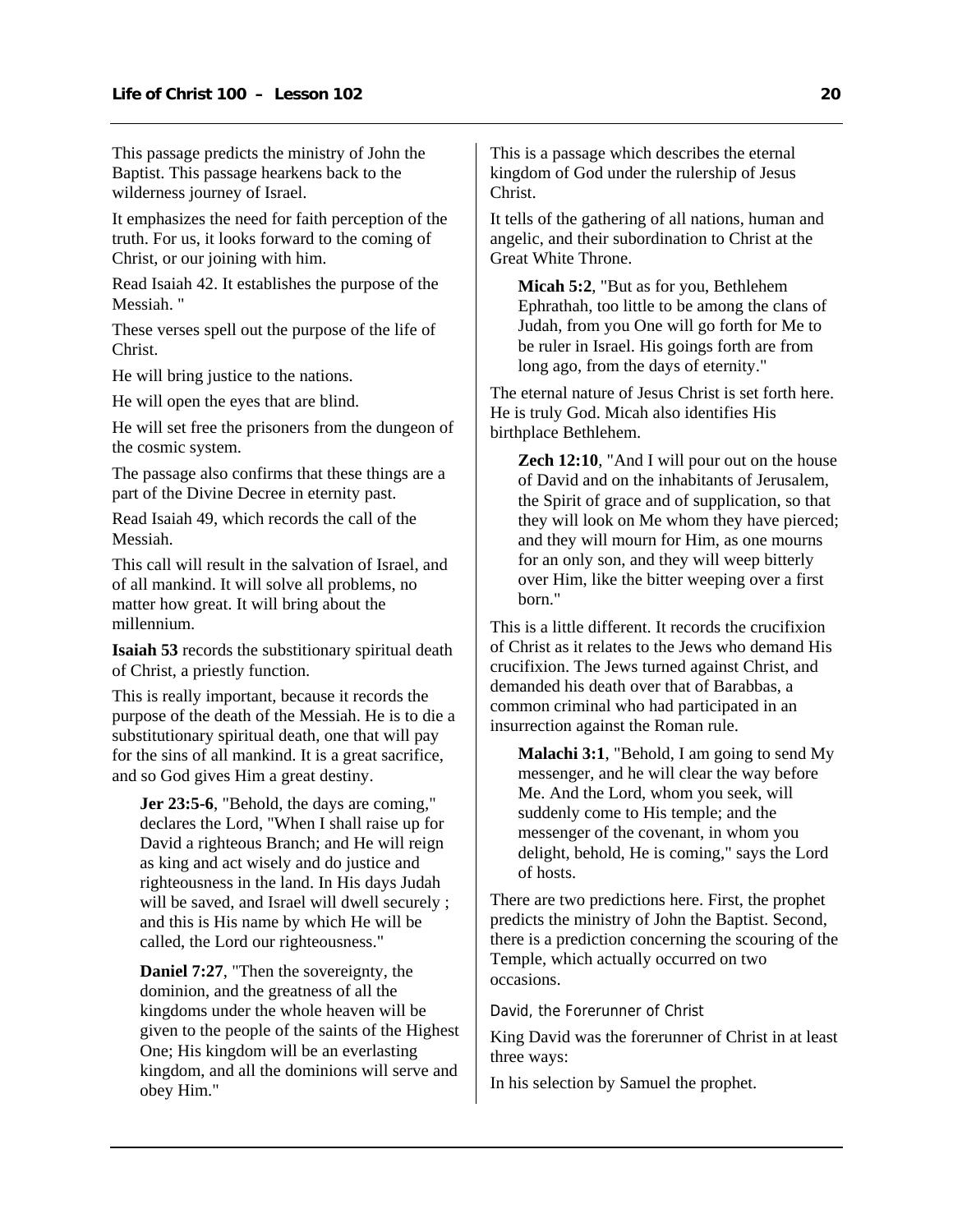<span id="page-22-0"></span>In the establishment and administration of his kingdom.

In his relationship with God. The words of a man on his deathbed reveal a lot about him. David, for all of his sin and tragedy was a man of God.

# **Read 1 Samuel 16**

#### **David to the Exile**

Joseph's Line, the Legal Line of Christ (Matthew).

#### Solomon

Solomon was a true genius, and he exploited that genius by having a great relationship with God. "Now God gave Solomon wisdom and very great discernment and breadth of mind, like the sand that is on the seashore. And Solomon's wisdom surpassed the wisdom of all the sons of the east and all the wisdom of Egypt. For he was wiser than all men, than Ethan the Ezrahite, Heman, Calcol, and Darda, the sons of mahol; and his fame was known in all the surrounding nations. He also spoke 3,000 proverbs, and his songs were 1,005. And he spoke of trees, from the cedar that is in Lebanon even to the hyssop that grows on the wall; he spoke also of animals and birds and creeping things and fish. And men came from all peoples to hear the wisdom of Solomon, from all the kings of the earth who had heard of his wisdom."

Yet, Solomon became involved with the queen of Sheba, and his lust for her nearly destroyed him. Toward the end of his life he wrote a testimony to the folly of his lust. We have that testimony recorded in the Bible it is the book of Ecclesiastes.

"Futility of futilities! All is futility!" Is the tone of the book.

Solomon then proceeds to record all of his accomplishments, and all of his doings, he says, added up to nothing.

His final conclusion was this: "The conclusion, when all has been heard, is: fear God, and keep His commandments, because this applies to every person. for God will bring every act to judgment, everything which is hidden, whether it is good or evil."

# Rehoboam

The son of Solomon, he was a weak king, and although he wanted the right things, he lacked the leadership to bring them about.

He wanted a unified kingdom, but the Northern kingdom of Israel split from him.

He wanted the pure worship of God, but the entire nation rebelled and conducted even the most depraved forms of idol worship.

He was an immoral man, and he had a knack for making bad decisions from a position of weakness.

# Abijah

Abijah saw the split of the two nations in a very black and white way. The Northern kingdom had rebelled, and must be forcibly brought back under the reign of one. That one, of course, was him.

He fought a great battle with Jeroboam, and though he won, he was unable to bring the rebels under his rule. The kingdom remained divided.

Abijah was also an immoral man, and he too was a failure as a king.

## Asa

Asa returned to the pure worship of God. Although he allowed idolatry to exist, he emphasized what was true and right: the ritual plan of God.

Prosperity also returned to the southern kingdom. Many came down from the north because in him they saw a renewal of David's glory.

However, he did make a great mistake towards the end of his life. Zealous to make the northern kingdom return to the rule of God, he allied with a pagan nation, Syria.

Asa became ill and did not seek God's help. Depending on his household physicians, he died.

#### **Jehoshaphat**

This man, a king, was a winner. He sought the Lord with all his heart, and he made his nation a good place. When his nation was threatened, he turned the entire nation to God.

## **Read 2 Chron. 20.**

Jehoshaphat was benevolent and wise, and both his foreign and domestic policies were effective.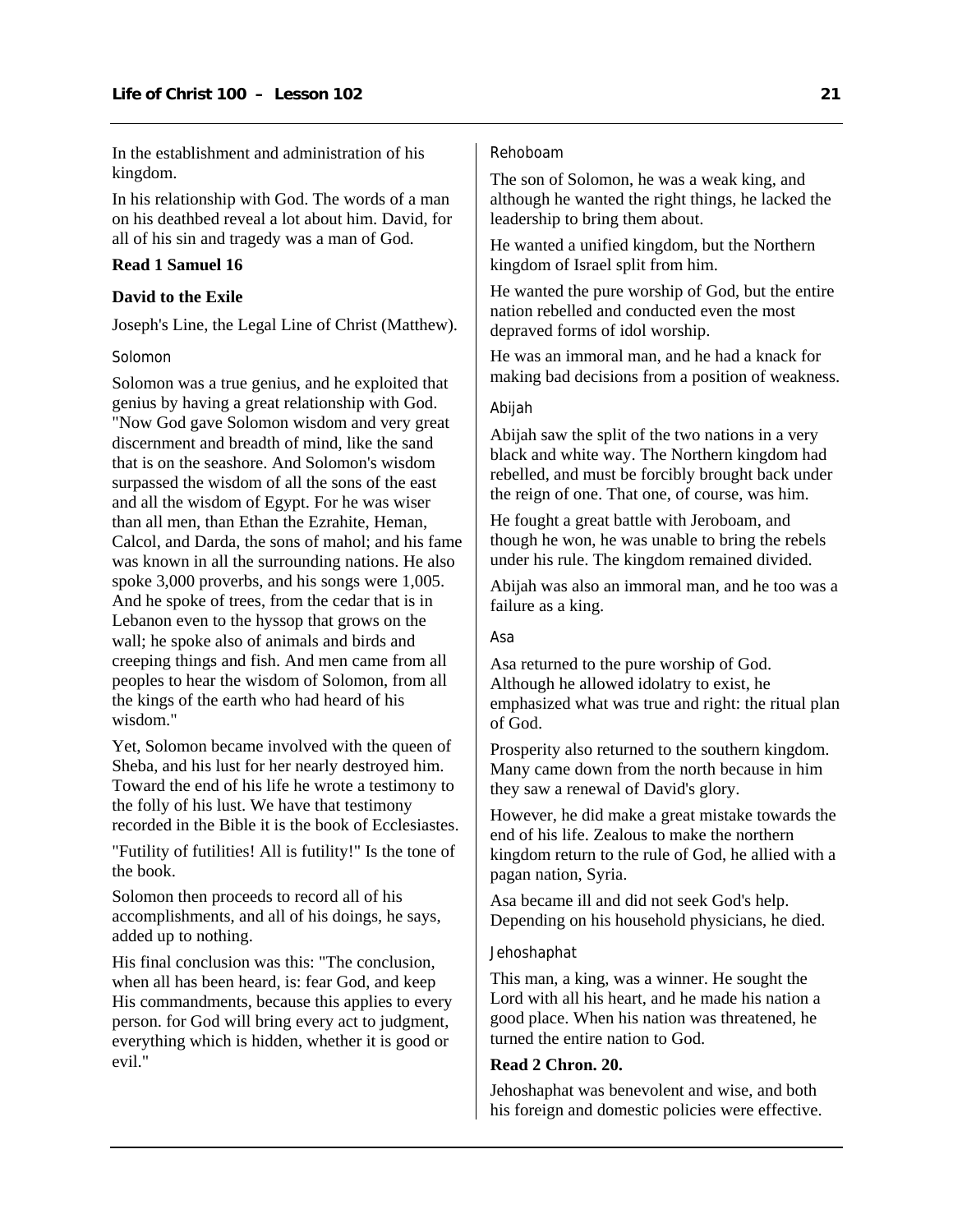He lived out his life peacefully, satisfied because of his great relationship with God.

#### Joram

Not much is known about this man, other than his father.

#### Uzziah

Uzziah was another great man, who followed the Lord for most of his life. He grew to have a great relationship with God under the ministry of the prophet Zechariah.

He had a great career as king, but he became proud, and in his pride he overstepped the bounds of his authority and tried to perform a priestly function. For that sin, God gave him leprosy, and he remained a leper until the day of his death.

#### Jotham

Jotham was also a great king, and he turned out to be great even than his father, for he did not become arrogant because of his success.

He died a contented man, confident before God of his eternal future.

The people were not completely responsive to his leadership, but Judah still became much stronger through him.

#### Ahaz

This man was a loser. He refused to depend on God refused to believe in Him. He was instead an idolater, and as king he did many evil things.

He allied Judah with Assyria, and paid tribute to Tiglath-Pileser their king, even sending him the Temple treasures.

When he died, no one missed him, and the people did not think him worthy to be buried with the other kings of Israel.

#### Hezekiah

Hezekiah was a good and Godly king, who from his relationship with God desired to repair the damage that his father had done.

The Assyrian menace was great during this time, and he did everything he could to strengthen his own nation so that they might withstand the enemy.

The first priority was spiritual and moral.

After that he saw to it that the economy and the army were greatly improved.

The Northern kingdom of Israel went out under the fifth cycle of discipline during his reign, and their destruction together with the Sunday school ministry of Isaiah served to bring the southern kingdom under the Divine standards once again.

Under his rule a great building program took place.

Hezekiah became deathly ill, and it looked like the end was near. However, he had no heir at the time, and of course the line of Christ was through him. He prayed for his own life, and trusted in God, and God extended his life for another 15 years. It was during that time that he fathered a son, Manasseh.

## Manasseh

Manasseh ruled for fifty five years. His was the longest rule of any of the kings of Judah. He was an extremely evil man, who hated God and his Word.

The prophets prophesied against him, but he only persecuted them all the more.

Because he was so evil, God sent the Assyrians against him, who captured him and carted him off to Babylon.

This Divine discipline worked, because Manasseh repented, and removed all the idols and idolatrous altars that he could.

Though he had been very evil, he died in peace, knowing the forgiveness of his savior.

# Amon

Unfortunately, Amon imitated all of the evil of his own father, and failed to repent. He died the victim of a conspiracy, and his eight year old son took the throne in his place.

#### Josiah

When Josiah had reigned for 12 years he began a great purge of all the idol worship in the land. A few years later, he oversaw the cleansing and repairing of the Temple. While the priests were doing this, they discovered the book of the Law, and drew great conviction from it.